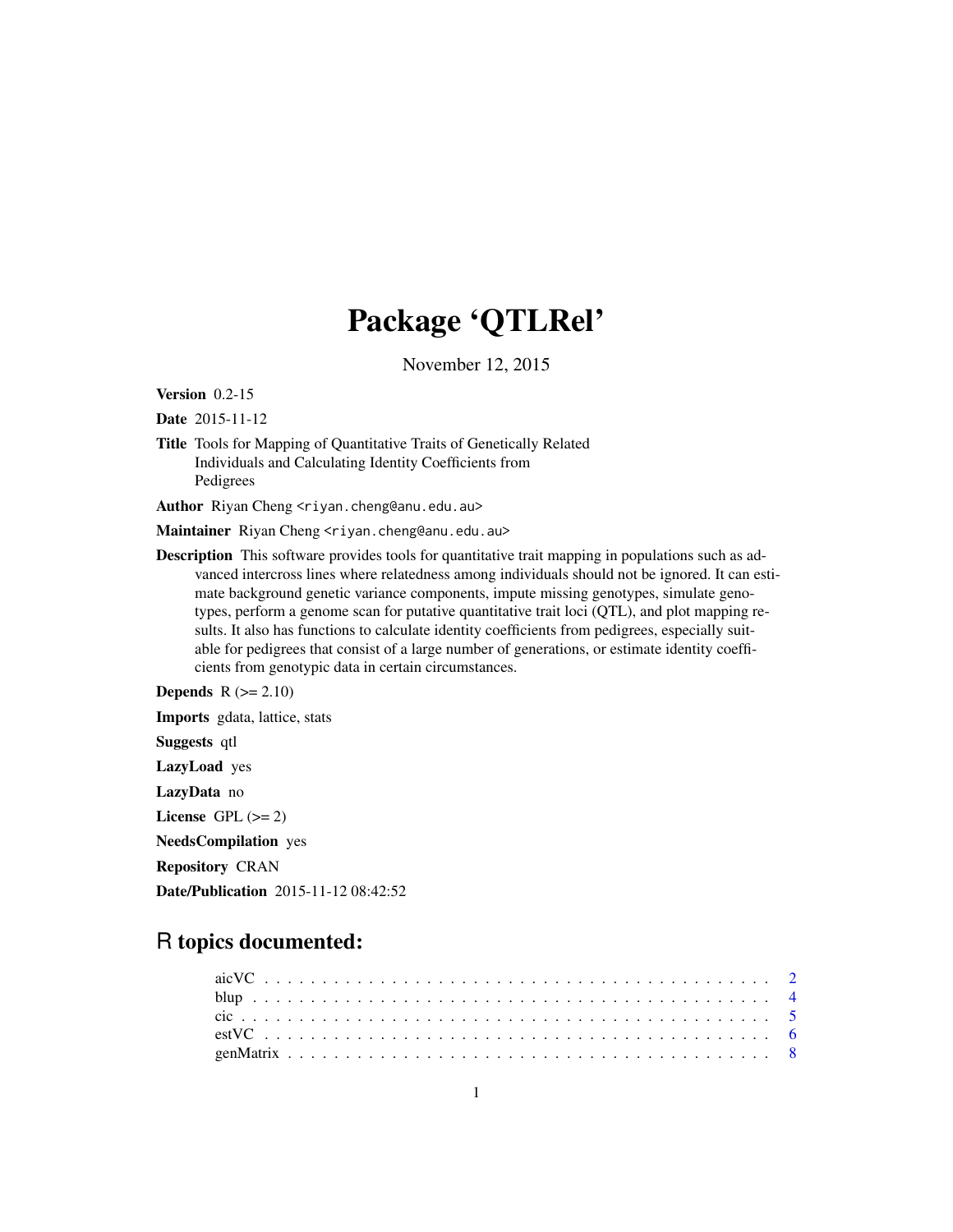<span id="page-1-0"></span>

|       |     |  |  |  |  |  |  |  |  |  |  |  |  |  |  | -28 |
|-------|-----|--|--|--|--|--|--|--|--|--|--|--|--|--|--|-----|
|       |     |  |  |  |  |  |  |  |  |  |  |  |  |  |  |     |
|       |     |  |  |  |  |  |  |  |  |  |  |  |  |  |  |     |
|       | rem |  |  |  |  |  |  |  |  |  |  |  |  |  |  | -31 |
|       |     |  |  |  |  |  |  |  |  |  |  |  |  |  |  |     |
|       |     |  |  |  |  |  |  |  |  |  |  |  |  |  |  |     |
| Index |     |  |  |  |  |  |  |  |  |  |  |  |  |  |  | 35  |

<span id="page-1-1"></span>

aicVC *AIC Model Selection*

# Description

Select genetic variance components via Akaike's information criterion (AIC).

#### Usage

```
aicVC(y,x,v=vector("list",6),initpar,k=2,init=6,keep=6,
   direction=c("forward","backward"),nit=25,verbose=FALSE,
   method=c("Nelder-Mead","BFGS","CG","SANN"),control=list(),
   hessian=FALSE)
```
# Arguments

| у | a numeric vector or a numeric matrix of one column (representing a phenotype)<br>for instance).                                                                                                                                                                                                                                                                                                                                                       |
|---|-------------------------------------------------------------------------------------------------------------------------------------------------------------------------------------------------------------------------------------------------------------------------------------------------------------------------------------------------------------------------------------------------------------------------------------------------------|
| x | a data frame or matrix, representing covariates if not missing.                                                                                                                                                                                                                                                                                                                                                                                       |
| v | a list of variance components (AA, DD, HH, AD, MH, EE, ) where "AA" and<br>"DD" are respectively additive and dominance genetic matrices, "HH", "AD"<br>and "MH" are other genetic matrices that one may be interested in (see "details"),<br>"EE" is the residual matrix that is usually assumed to be an identity matrix, and<br>"" are other random components of interest. If a genetic component is not<br>considered, it should be set to NULL. |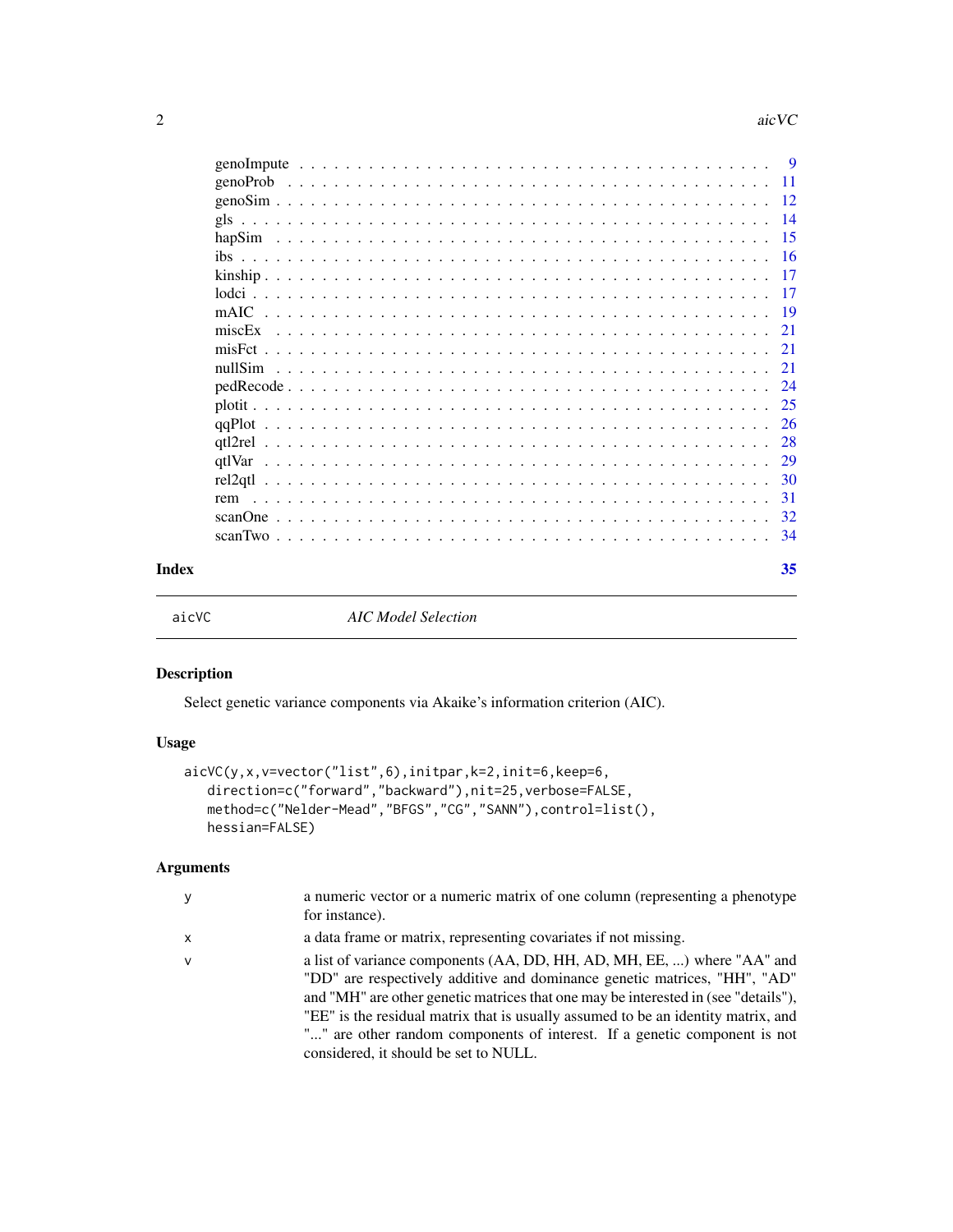<span id="page-2-0"></span>

| initpar   | optional initial parameter values.                                                                                                                                                                      |
|-----------|---------------------------------------------------------------------------------------------------------------------------------------------------------------------------------------------------------|
| k         | penalty on a parameter. The selection criterion is the known "AIC" if $k = 2$ and<br>is "BIC" if $k = \log(n)$ where "n" is the sample size.                                                            |
| init      | indicator of the initial model pertaining to genetic variance components. For<br>instance, $c(1,2,6)$ indicates the initial model includes "AA", "DD" and "EE". By<br>default, only "EE" is considered. |
| keep      | indicator of which variance components should be forced into the final model.<br>The default is "EE".                                                                                                   |
| direction | the mode of search. Either "forward" or "backward" with default "forward".                                                                                                                              |
| nit       | number of iterations to call optime for optimization.                                                                                                                                                   |
| verbose   | a logical variable. True if ones wants to track the process for monitoring pur-<br>pose.                                                                                                                |
| method    | the optimization method to be used. See optime for details.                                                                                                                                             |
| control   | a list of control parameters to be passed to optim.                                                                                                                                                     |
| hessian   | logical. Should a numerically differentiated Hessian matrix be returned?                                                                                                                                |

# Details

In genome-wide association studies (GWAS), random effects are usually added to a model to account for polygenic variation. Abney et al (2000) showed that five variance components including the most interesting additive and dominance variance components are potentially induced by polygenes. The above function is intended for selecting variance components that contribute "most" to a quantitative trait.

Function [estVC](#page-5-1) is called by the above function to estimate the parameters and maximum likelihood in each model. Refer to [estVC](#page-5-1) for more information.

#### Value

| aic   | AIC of the final model.                                                      |
|-------|------------------------------------------------------------------------------|
| model | gives parameter estimates, log-likihood, and other information.              |
| lik   | log-likelihood of the model selected at each intermediate step.              |
| trace | indicates which variance components were selected at each intermediate step. |

# References

Abney, M., M. S. McPeek, and C. Ober (2000). Estimation of variance components of quantitative traits in inbred populations. Am. J. Hum. Genet. 141, 629-650.

# See Also

[estVC](#page-5-1) for more information.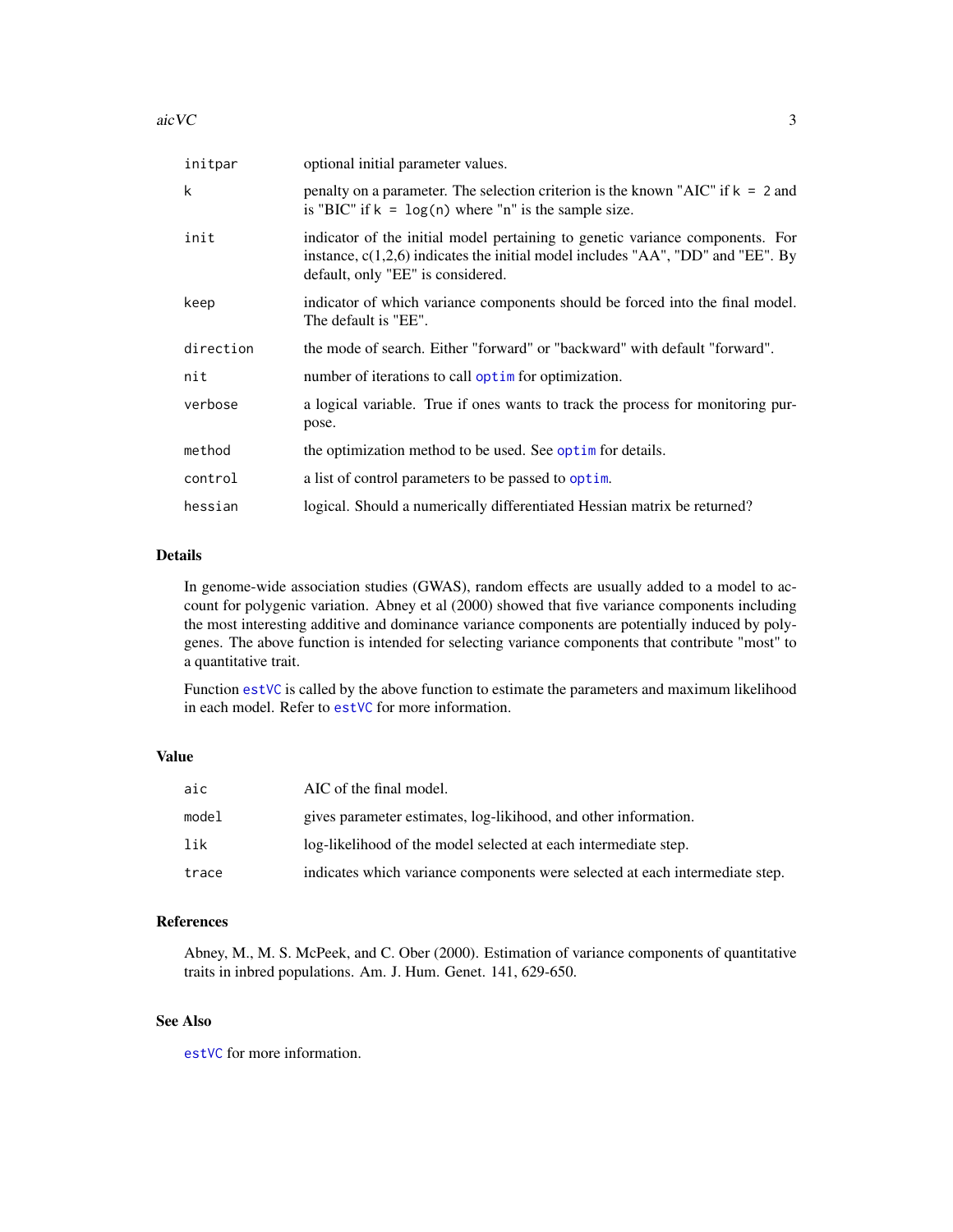<span id="page-3-0"></span>

# Examples

data(miscEx)

```
## Not run:
# forward selection
# any variance component will be selected
# if AIC improve by 1e-5 or larger
v=list(AA=gmF8$AA, DD=gmF8$DD, HH=NULL, AD=NULL,
MH=NULL, EE=diag(length(pdatF8$bwt)))
o<- aicVC(y=pdatF8$bwt, x=pdatF8$sex, k=0, v=v, verbose=TRUE)
o
# forward selection
of<- aicVC(y=pdatF8$bwt, x=pdatF8$sex, v=v, k=1/2, init=6,
direction="for", verbose=TRUE)
of
# backward elimination
ob<- aicVC(y=pdatF8$bwt, x=pdatF8$sex, v=v, k=1/2, keep=6,
direction="back", verbose=TRUE)
ob
## End(Not run)
```
blup *Best Linear Unbiased Prediction*

#### Description

Estimate the best linear unbiased prediction (BLUP) for various effects in the model.

# Usage

blup(object)

# Arguments

#### Value

| fixed | BLUP for fixed effects.                                   |
|-------|-----------------------------------------------------------|
| AA.DD | BLUP for random (genetic) variance components "AA", "DD", |
| EЕ    | BLUP for residual effect.                                 |

# See Also

[estVC](#page-5-1) and [aicVC](#page-1-1).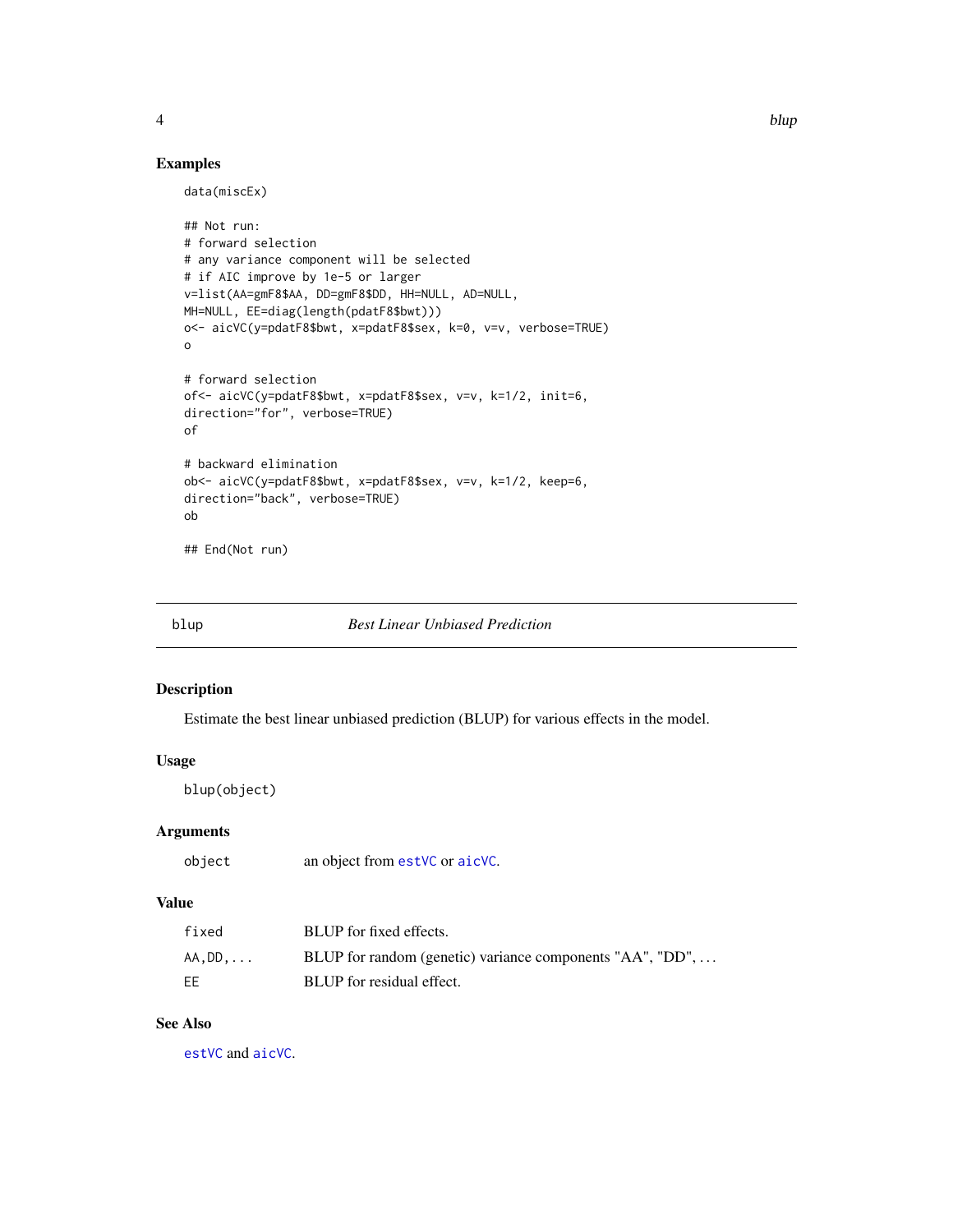#### <span id="page-4-0"></span>cic 5 and 5 and 5 and 5 and 5 and 5 and 5 and 5 and 5 and 5 and 5 and 5 and 5 and 5 and 5 and 5 and 5 and 5 and 5 and 5 and 5 and 5 and 5 and 5 and 5 and 5 and 5 and 5 and 5 and 5 and 5 and 5 and 5 and 5 and 5 and 5 and 5

### Examples

```
## Not run:
# only consider additive genetic variance component
o<- estVC(y=pdatF8$bwt, x=pdatF8$sex, v=list(AA=gmF8$AA,DD=gmF8$DD,
HH=NULL, AD=NULL, MH=NULL, EE=diag(length(pdatF8$bwt))))
b<- blup(o)
```
## End(Not run)

data(miscEx)

<span id="page-4-1"></span>cic *Calculate Jacquard condensed identity coefficients*

# Description

Calculate Jacquard condensed identity coefficients from a pedigree.

# Usage

cic(ped,ids,inter,df=3,ask=FALSE,verbose=FALSE)

# Arguments

| ped     | a pedigree, which is a data frame (id, sire, dam, ). If given, "generation" can<br>be numeric $0, 1, 2, \ldots$ or non-numeric "F0", "F1", "F2", $\ldots$ If "sex" is included,<br>male should be "M", "Male" or 1, and female should be "F", "Female" or 2<br>(other than 0 and 1). Note that 0 is reserved for missing values. |
|---------|----------------------------------------------------------------------------------------------------------------------------------------------------------------------------------------------------------------------------------------------------------------------------------------------------------------------------------|
| ids     | IDs of the individuals for which to calculate the Jacquard condensed identity<br>coefficients. If missing, all individuals in the pedigree ped will be considered.                                                                                                                                                               |
| inter   | if given, it should indicate intermediate generations.                                                                                                                                                                                                                                                                           |
| df      | if inter is missing, df is used to derive (optimal) inter. If $df = 0$ , then there<br>will no intermediate generations. If df is large, then all generations will be used<br>as intermediate generations.                                                                                                                       |
| ask     | if true, users will be asked whether to proceed.                                                                                                                                                                                                                                                                                 |
| verbose | if true, will print out some messages.                                                                                                                                                                                                                                                                                           |

#### Details

The coefficients will be calculated for individuals with IDs specified by ids. All individuals will be considered if ids is missing. This is not recommended if the total number of individuals in the pedigree is large. Instead, it is recommended that ids is specified for interested individuals only

 $df$  is a tuning parameter. It should not be 0 (or smaller than 1) if the pedigree is large in depth (many generations) but the number of individuals is not small; otherwise, it can take forever to finish. It should not be Inf (or a large number) if the number of individuals in certain intermediate generation is very large.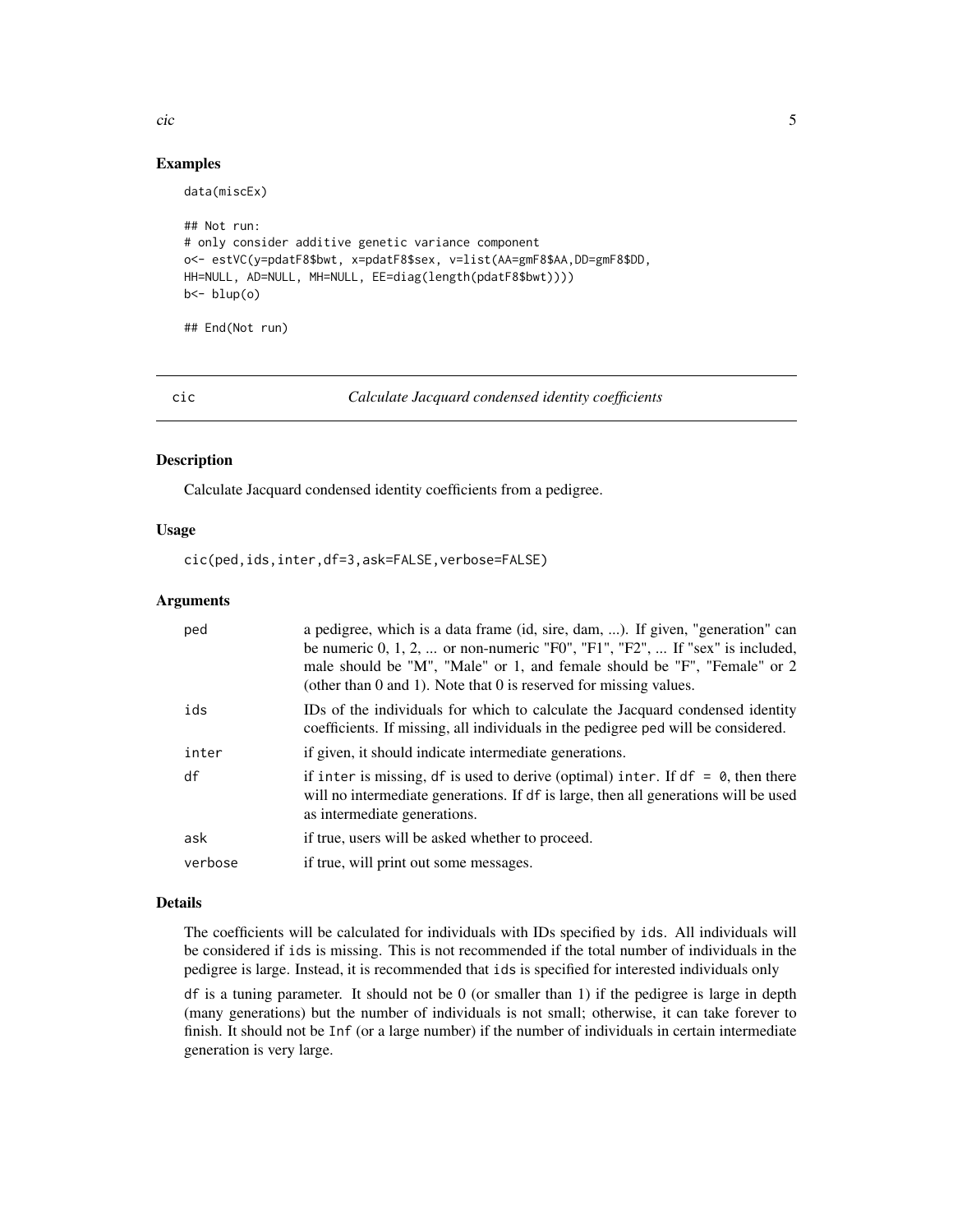#### <span id="page-5-0"></span>Value

A matrix G with G[,j] being the j-th Jacquard identity coefficients.

#### Note

You may need the administrative privilege to run this function on systems such as Windows 7. It may require your operating system support "long long" integer type in C++. If you run this function in a windows system, make sure the working directory is under system volume C and you have the write privilege.

It is better to remove the working directory if the program is interrupted by external forces (e.g. killed by users).

Warning: you may need to run this program on a 64-bit machine in case of seeing such a message!

#### References

Abney, M., M. S. McPeek, and C. Ober (2000). Estimation of variance components of quantitative traits in inbred populations. Am. J. Hum. Genet. 141, 629-650.

#### Examples

```
data(miscEx)
```
ids<- sample(pedF8\$id[300:500],20)

```
## Not run:
# run 'cic' for the sampled individuals
# top-down
oo<- cic(pedF8, ids=ids, df=Inf, verbose=TRUE)
# bottom-up
o0<- cic(pedF8, ids=ids, df=0, verbose=TRUE)
# hybrid of top-down and bottom-up
o2<- cic(pedF8, ids=ids, ask=TRUE, verbose=TRUE)
# same results
c(sum(abs(oo-o0) >1e-7),sum(abs(o2-o0) >1e-7))
```
## End(Not run)

<span id="page-5-1"></span>estVC *Estimate Variance Component Parameters*

#### Description

Estimate model parameters for covariates, genetic variance components and residual effect.

#### Usage

```
estVC(y,x,v=vector("list",6),initpar,nit=25,
   method=c("Nelder-Mead","BFGS","CG","SANN"),
   control=list(),hessian=FALSE)
```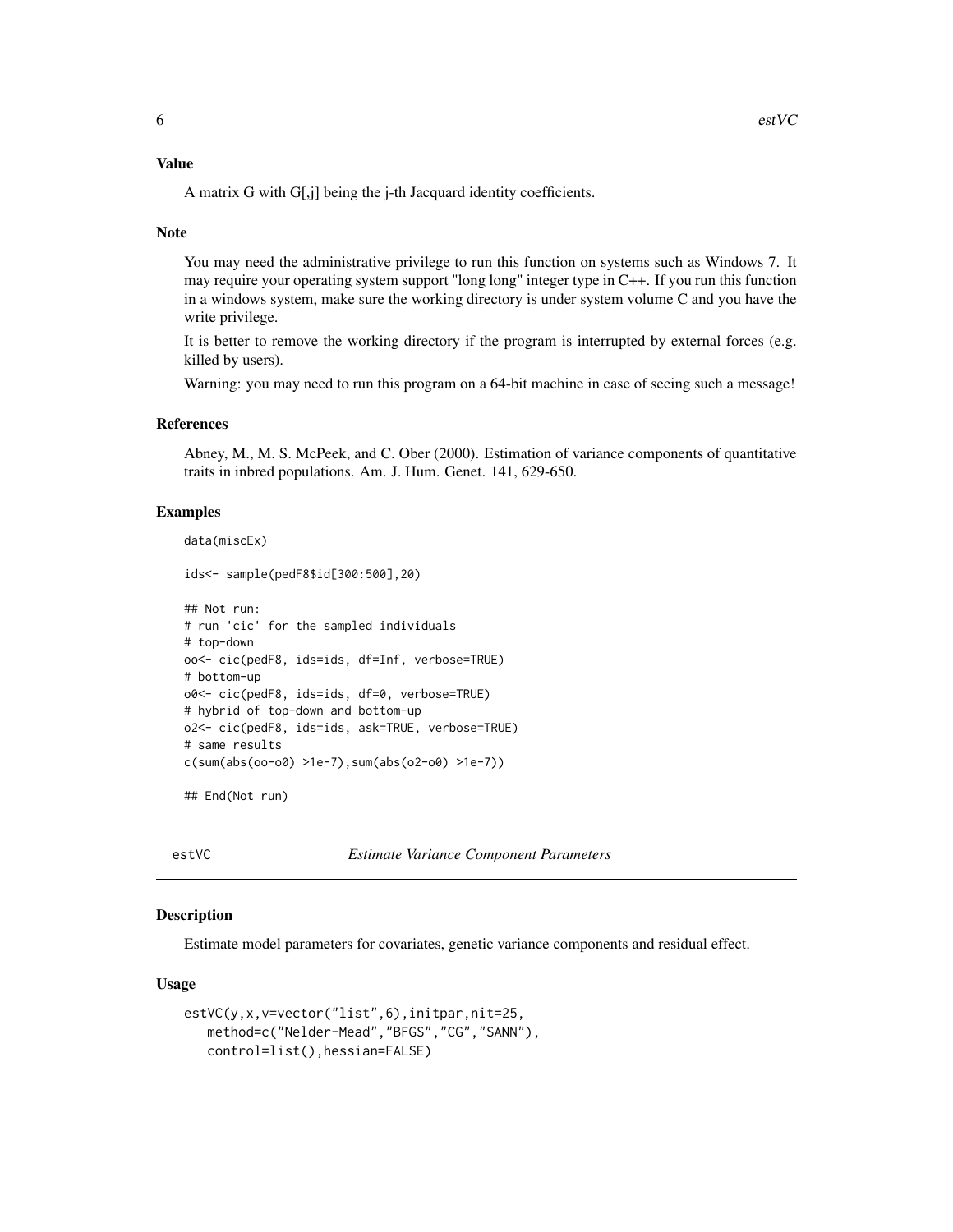#### <span id="page-6-0"></span> $\text{estVC}$  7

# Arguments

| y            | a numeric vector or a numeric matrix of one column (representing a phenotype<br>for instance).                                                                                                                                                                                                                                                                                                                                                    |
|--------------|---------------------------------------------------------------------------------------------------------------------------------------------------------------------------------------------------------------------------------------------------------------------------------------------------------------------------------------------------------------------------------------------------------------------------------------------------|
| $\mathsf{x}$ | a data frame or matrix, representing covariates if not missing.                                                                                                                                                                                                                                                                                                                                                                                   |
| $\mathsf{v}$ | a list of variance components (AA, DD, HH, AD, MH, EE,), where "AA" and<br>"DD" are respectively additive and dominance genetic matrices, "HH", "AD"<br>and "MH" are other genetic matrices that one may be interested in (see aicVC),<br>"EE" is the residual matrix that is usually assumed to be an identity matrix, and<br>"" are other random components of interest. If a genetic component is not<br>considered, it should be set to NULL. |
| initpar      | optional initial parameter values.                                                                                                                                                                                                                                                                                                                                                                                                                |
| nit          | number of iterations to call optime for optimization.                                                                                                                                                                                                                                                                                                                                                                                             |
| method       | the optimization method to be used. See optim for details.                                                                                                                                                                                                                                                                                                                                                                                        |
| control      | a list of control parameters to be passed to optim.                                                                                                                                                                                                                                                                                                                                                                                               |
| hessian      | logical. Should a numerically differentiated Hessian matrix be returned?                                                                                                                                                                                                                                                                                                                                                                          |

# Details

The optimization function [optim](#page-0-0) is adopted in the above function to estimate the parameters and maximum likelihood. Several optimization methods are available for the optimization algorithm in [optim](#page-0-0), but we recommend "Nelder-Mead" for the sake of stability. Alternatively, one may choose other options, e.g., "BFGS" to initialize and speed up the estimation procedure and then the procedure will automatically turn to "Nelder-Mead" for final results.

Normality is assumed for the random effects. Input data should be free of missing values.

#### Value

| par          | estimates of the model parameters.  |
|--------------|-------------------------------------|
| value        | log-likelihood of the model.        |
| У            | y used.                             |
| $\mathsf{x}$ | associated with x used.             |
| $\mathsf{v}$ | variance component matrices v used. |
|              | other information.                  |

#### See Also

[optim](#page-0-0) and [rem](#page-30-1).

# Examples

data(miscEx)

```
## Not run:
# no sex effect
o<- estVC(y=pdatF8$bwt, v=list(AA=gmF8$AA,DD=gmF8$DD,
```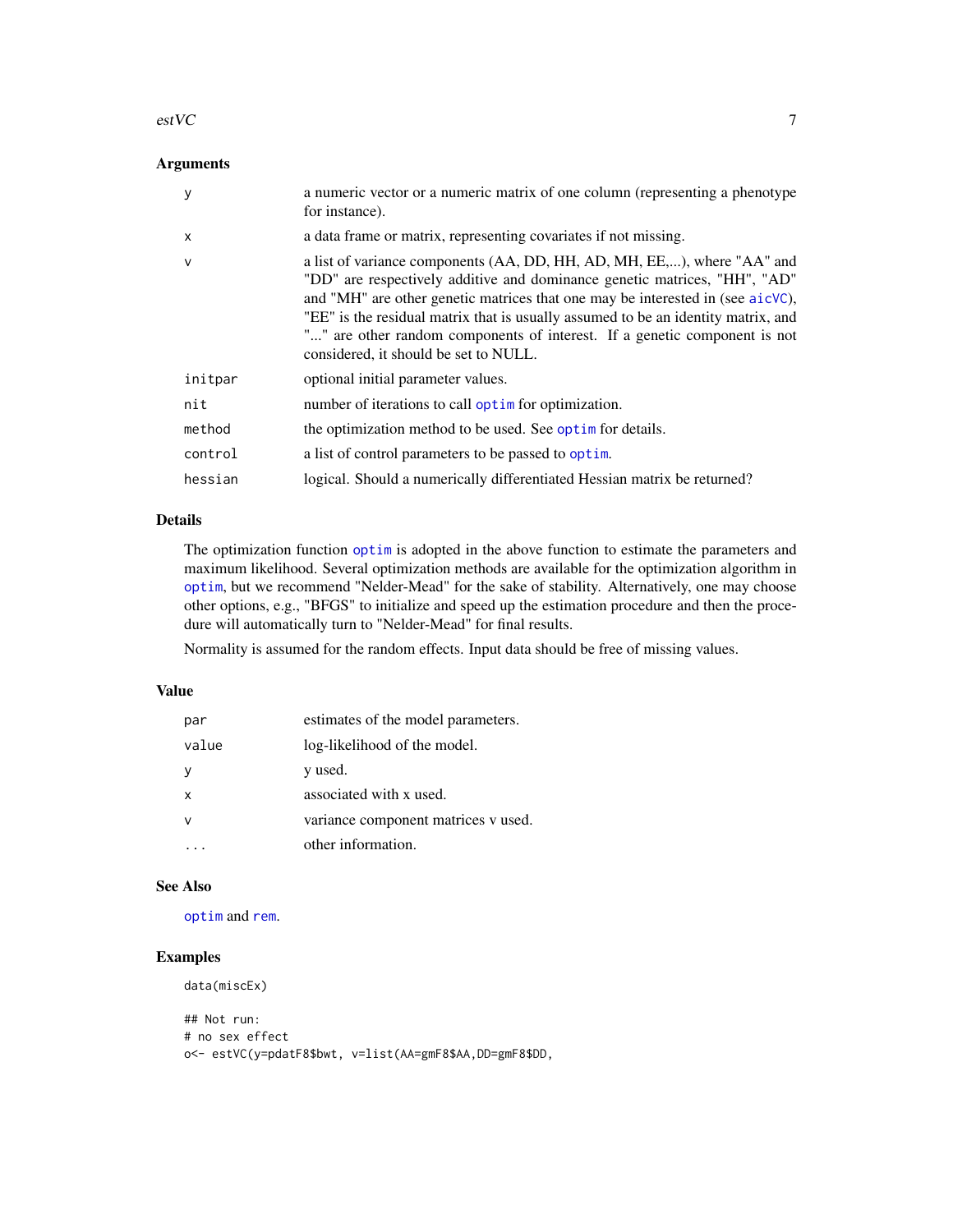```
HH=NULL, AD=NULL, MH=NULL, EE=diag(length(pdatF8$bwt))))
o
# sex as fixed effect
fo<- estVC(y=pdatF8$bwt, x=pdatF8$sex, v=list(AA=gmF8$AA,DD=gmF8$DD,
HH=NULL, AD=NULL, MH=NULL, EE=diag(length(pdatF8$bwt))))
fo
2*(fo$value-o$value) # log-likelihood test statistic
# sex as random effect
SM<- rem(~sex, data=pdatF8)
ro<- estVC(y=pdatF8$bwt, v=list(AA=gmF8$AA,DD=gmF8$DD,
HH=NULL, AD=NULL, MH=NULL, SE=SM$sex, EE=diag(length(pdatF8$bwt))))
ro
2*(ro$value-o$value) # log-likelihood test statistic
## End(Not run)
```
<span id="page-7-1"></span>genMatrix *Derive genetic matrices*

# Description

Derive genetic matrices from Jacquard condensed identity coefficients or genotypic data.

#### Usage

genMatrix(x)

# Arguments

| an object of cic or ibs, or genotypic data in a matrix or a data frame with each |
|----------------------------------------------------------------------------------|
| row representing an observation and each column a marker locus and entry being   |
| "AA", "AB", "BB" (or 1, 2, 3) without missing genotypes.                         |

#### Value

| AA       | additive genetic matrix.                               |
|----------|--------------------------------------------------------|
| DD       | dominance genetic matrix.                              |
| AD.HH.MH | other three genetic matrices (see Abney et. al. 2000). |
| ih       | inbreeding coefficients.                               |

# References

Abney, M., M. S. McPeek, and C. Ober (2000). Estimation of variance components of quantitative traits in inbred populations. Am. J. Hum. Genet. 141, 629-650.

<span id="page-7-0"></span>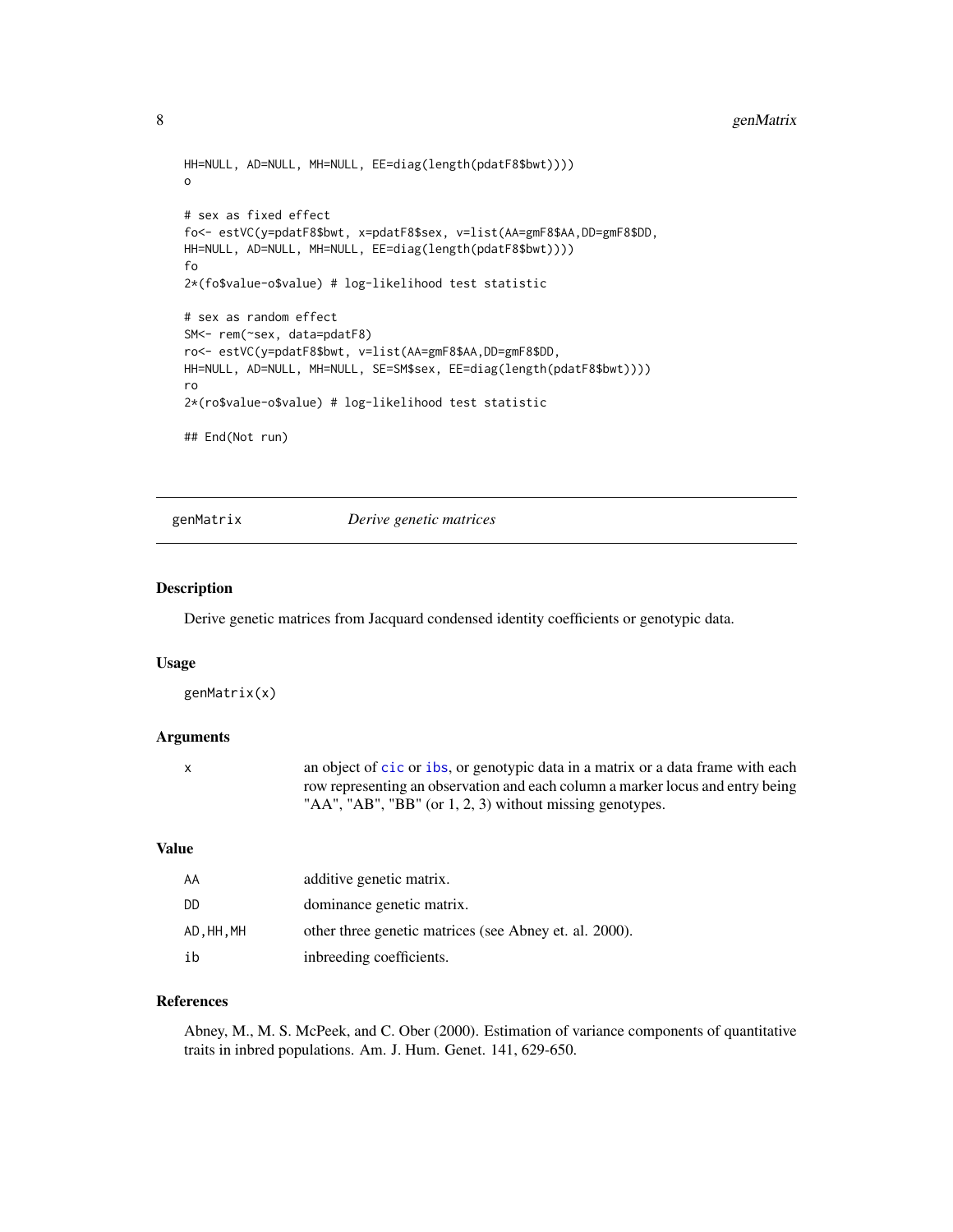# <span id="page-8-0"></span>genoImpute 9

#### See Also

[cic](#page-4-1)

# Examples

```
data(miscEx)
```

```
ids<- sample(pedF8$id[300:500],20)
```

```
## Not run:
# get condensed identity coefficients
oo<- cic(pedF8, ids=ids, df=0)
ksp<- kinship(pedF8, ids=ids) # kinship coefficients only
# extract genetic matrices
gm<- genMatrix(oo)
sum((gm$AA-2*ksp)>1e-7) # same results
```

```
## End(Not run)
```
<span id="page-8-1"></span>genoImpute *Impute Genotypic Data*

# Description

Impute missing genotypic data in advance intercross lines (AIL).

#### Usage

```
genoImpute(gdat,gmap,prd=NULL,step=Inf,gr=2,pos=NULL,
  method=c("Haldane","Kosambi"),na.str="NA",verbose=FALSE)
```
# Arguments

| gdat | genotype data. Should be a matrix or a data frame, with each row representing<br>an observation and each column a marker locus. The column names should be<br>marker names. Genotypes can be 1, 2 and 3, or "AA", "AB" and "BB". Optional<br>if an object prd from genoProb is used as an argument. |
|------|-----------------------------------------------------------------------------------------------------------------------------------------------------------------------------------------------------------------------------------------------------------------------------------------------------|
| gmap | a genetic map. Should be data frame (snp, chr, dist,), where "snp" is the SNP<br>(marker) name, "chr" is the chromosome where the "snp" is, and "dist" is the<br>genetic distance in centi-Morgan (cM) from the left of the chromosome.                                                             |
| prd  | an object from genoProb if not NULL. See "details" for more information.                                                                                                                                                                                                                            |
| step | the maximum distance (in cM) between two adjacent loci for which the probabil-<br>ities are calculated. The distance corresponds to the "cumulative" recombination<br>rate at gr-th generation.                                                                                                     |
| gr   | the generation under consideration.                                                                                                                                                                                                                                                                 |
| pos  | data frame (chr, dist, snp, ). If given, step will be ignored.                                                                                                                                                                                                                                      |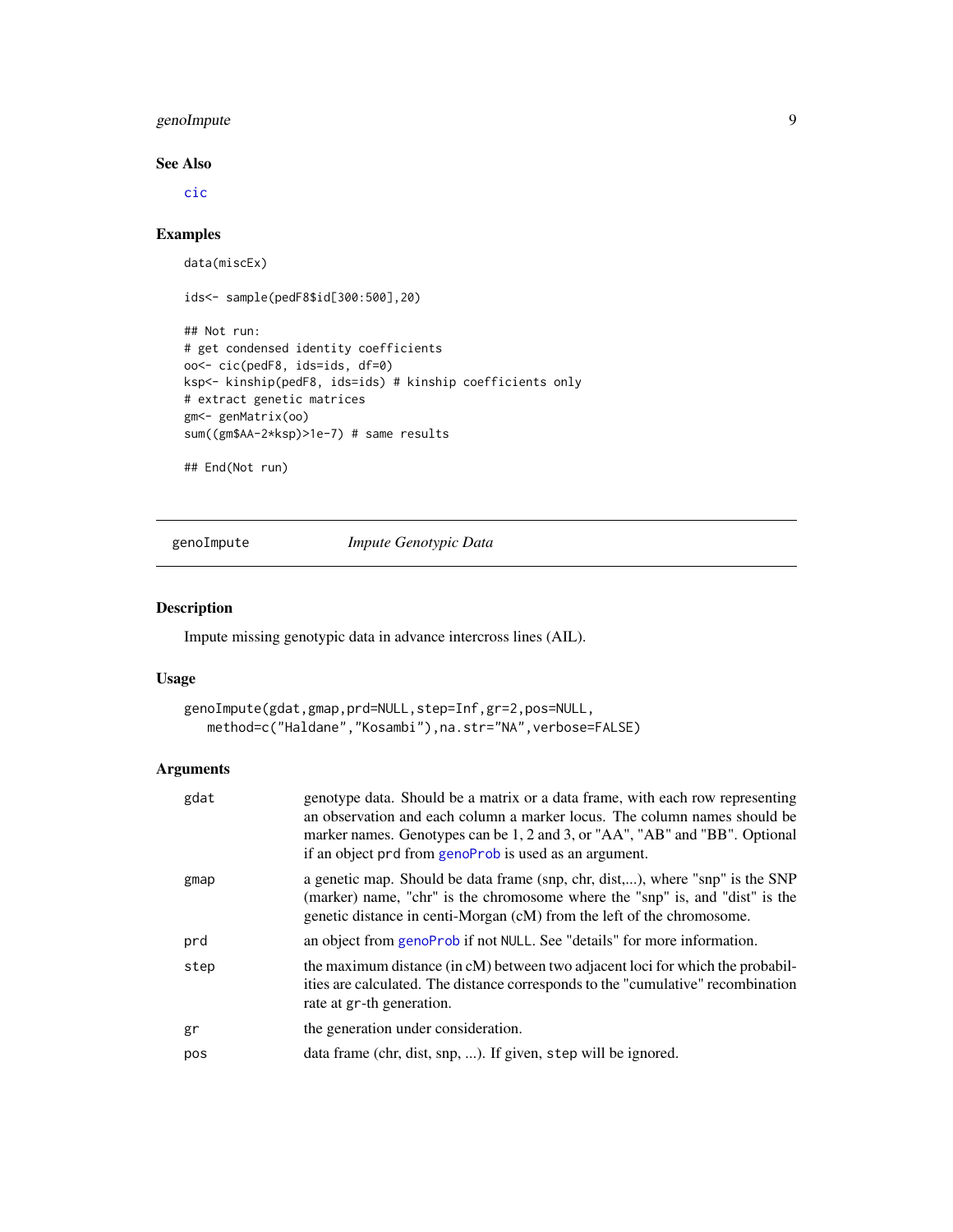<span id="page-9-0"></span>10 genoImpute

| method  | whether "Haldane" or "Kosambi" mapping function should be used.                               |
|---------|-----------------------------------------------------------------------------------------------|
| na.str  | string for missing values.                                                                    |
| verbose | a logical variable. If TRUE, certain information will be printed out during cal-<br>culation. |

# Details

The missing genotypic value is randomly assigned with a probability conditional on the genotypes of the flanking SNPs (makers).

An object, prd, from [genoProb](#page-10-1) alone can be used for the purpose of imputation. Then, the output (especially the putative loci) will be determined by prd. Optionally, it can be used together with gdat so that missing values in gdat will be imputed if possible, depending on whether loci in the columns of gdat can be identified in the third dimension of prd; this won't change the original genotypic data. See examples.

# Value

A matrix with the number of rows being the same as gdat and with the number of columns depending on the SNP set in both gdat and gmap and the step length.

#### Note

Currently only suitable for advanced intercross lines.

#### See Also

[genoProb](#page-10-1)

# Examples

data(miscEx)

```
# briefly look at genotype data
sum(is.na(gdatF8))
gdatF8[1:5,1:5]
```

```
## Not run:
# run 'genoProb'
gdtmp<- gdatF8
  gdtmp<- replace(gdtmp,is.na(gdtmp),0)
prDat<- genoProb(gdat=gdtmp, gmap=gmapF8, step=Inf,
  gr=8, method="Haldane", verbose=TRUE)
```

```
# imputation based on 'genoProb' object
tmp<- genoImpute(prd=prDat)
sum(is.na(tmp))
tmp[1:5,1:5]
```

```
# imputation based on both genotype data and 'genoProb' object
tmp<- genoImpute(gdatF8, prd=prDat)
```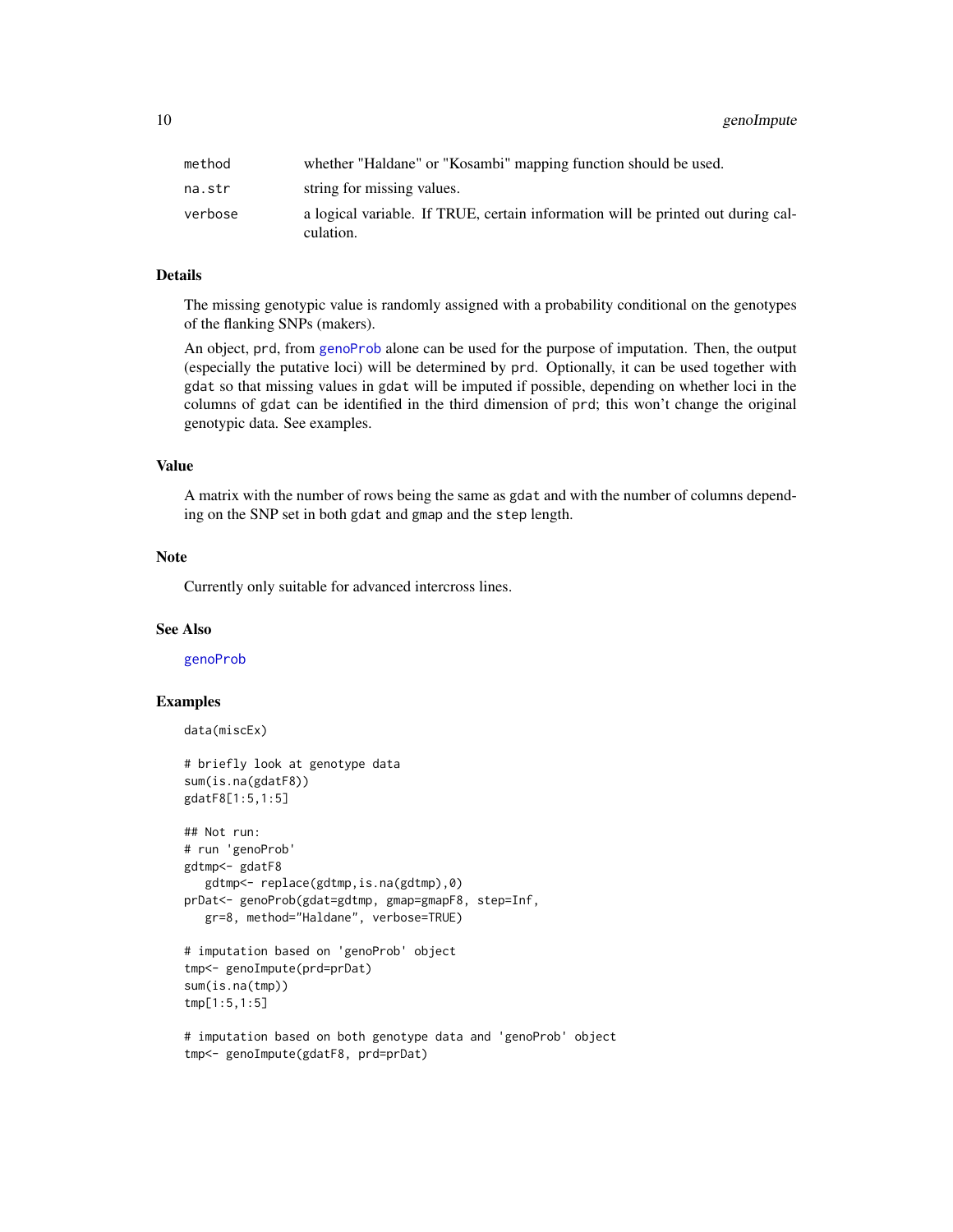#### <span id="page-10-0"></span>genoProb 11

```
sum(is.na(tmp))
tmp[1:5,1:5]
# imputation based on genotype data
tmp<- genoImpute(gdatF8, gmap=gmapF8, step=Inf,
  gr=8, na.str=NA)
sum(is.na(tmp))
tmp[1:5, 1:5]
# set "verbose=TRUE" for more information
tmp<- genoImpute(gdatF8, gmap=gmapF8, step=Inf,
  gr=8, na.str=NA, verbose=TRUE)
sum(is.na(tmp))
tmp[1:5, 1:5]
```

```
## End(Not run)
```
<span id="page-10-1"></span>

genoProb *Probability of a Genotype.*

# Description

Calculate the probability of a genotype at a locus conditional on the genotypes of its flanking markers in advance intercross lines (AIL).

# Usage

```
genoProb(gdat,gmap,step=Inf,gr=2,pos=NULL,method=c("Haldane",
   "Kosambi"),verbose = FALSE)
```
# Arguments

| gdat    | genotype data. Should be a matrix or a data frame, with each row representing<br>an observation and each column a marker locus. The column names should be<br>marker names. Each entry should be $1, 2, 3$ or 0, corresponding to "AA", "AB",<br>"BB" or missing genotype. |
|---------|----------------------------------------------------------------------------------------------------------------------------------------------------------------------------------------------------------------------------------------------------------------------------|
| gmap    | a genetic map. Should be data frame (snp, chr, dist,), where "snp" is the SNP<br>(marker) name, "chr" is the chromosome where the "snp" is, and "dist" is the<br>genetic distance in centi-Morgan (cM) from the left of the chromosome.                                    |
| step    | the maximum "cumulative" distance (in cM) between two adjacent loci for which<br>the probabilities are calculated. The distance corresponds to the "cumulative"<br>recombination rate at gr-th generation.                                                                 |
| gr      | the generation under consideration.                                                                                                                                                                                                                                        |
| pos     | data frame (chr, dist, snp, ). If given, step will be ignored.                                                                                                                                                                                                             |
| method  | whether "Haldane" or "Kosambi" mapping function should be used.                                                                                                                                                                                                            |
| verbose | a logical variable. If TRUE, certain information will be printed out during cal-<br>culation.                                                                                                                                                                              |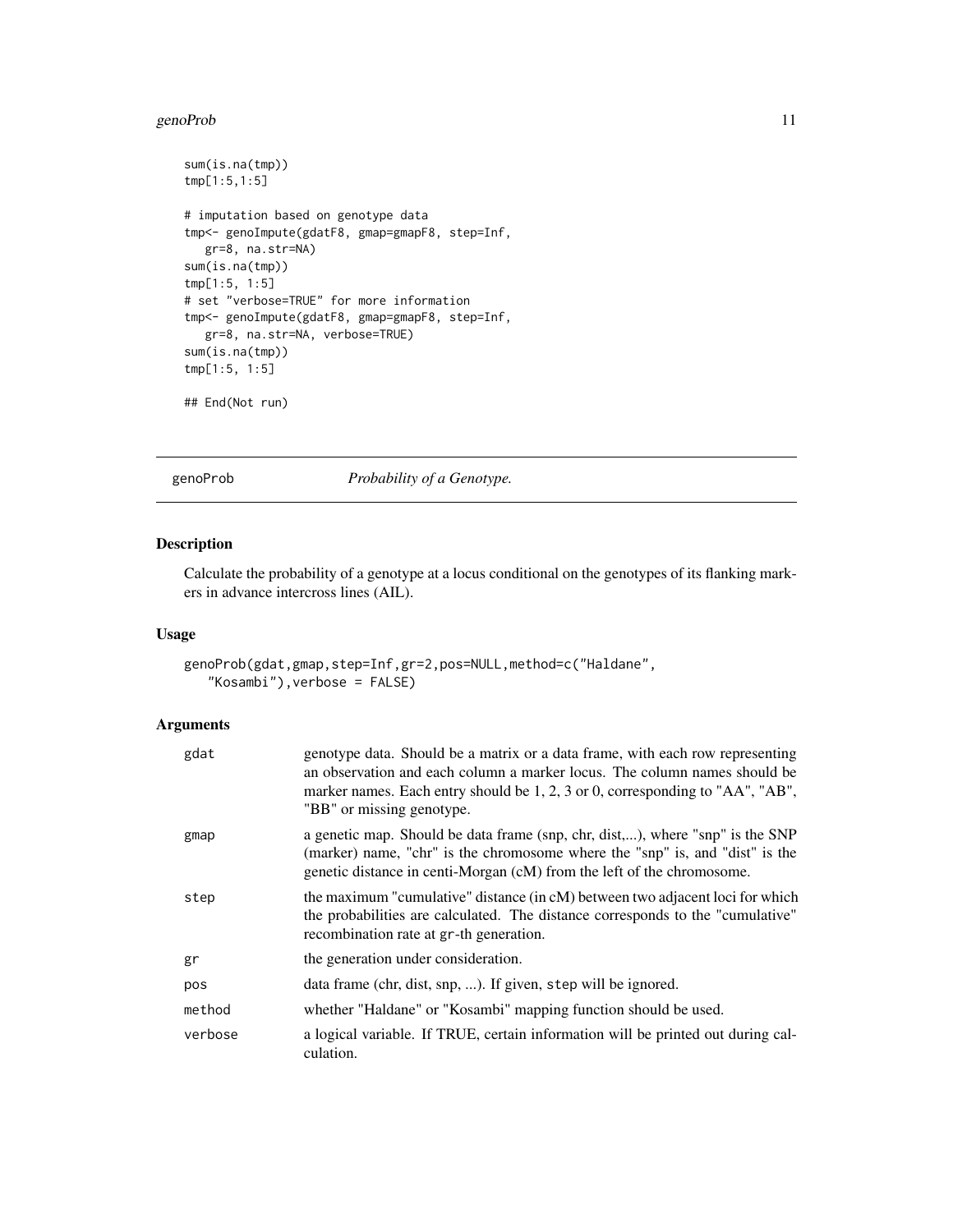#### Details

The "cumulative" genetic distance between any two adjacent loci for which probabilities are calculated is not larger than step. If step = Inf, probabilities will only be calculated at loci in both the columns of gdat and the rows of gmap. If step is small, a large set of putative loci will be considered, including all loci defined by the columns of gdat and the rows of gmap.

#### Value

Probabilities for genotypes as well as genetic map information (snp,chr,dist)

pr a 3-D array with the first dimension corresponding to that of gdat, the second to three genotype and the third to the putative loci. The probabilities will be -1 if not imputable, which happens when the genotype data is missing at all loci on the chromosome.

# Note

Currently only suitable for advanced intercross lines.

#### Examples

```
data(miscEx)
```

```
## Not run:
# briefly look at genotype data
sum(is.na(gdatF8))
gdatF8[1:5,1:5]
gdtmp<- gdatF8
  gdtmp<- replace(gdtmp,is.na(gdtmp),0)
# In case an individual is not imputable, then
# one needs to assign genotypes manually
prDat<- genoProb(gdat=gdtmp, gmap=gmapF8, step=Inf,
   gr=8, method="Haldane", verbose=TRUE)
prDat$pr[1:5,,1:5]
```
## End(Not run)

<span id="page-11-1"></span>

genoSim *Generate Genotypic Data*

# Description

Simulate genotypic data from a pedigree in advanced intercross lines (AIL).

#### Usage

```
genoSim(ped,gmap,ids,hap,method=c("Haldane","Kosambi"),
   recode.pedigree=FALSE)
```
<span id="page-11-0"></span>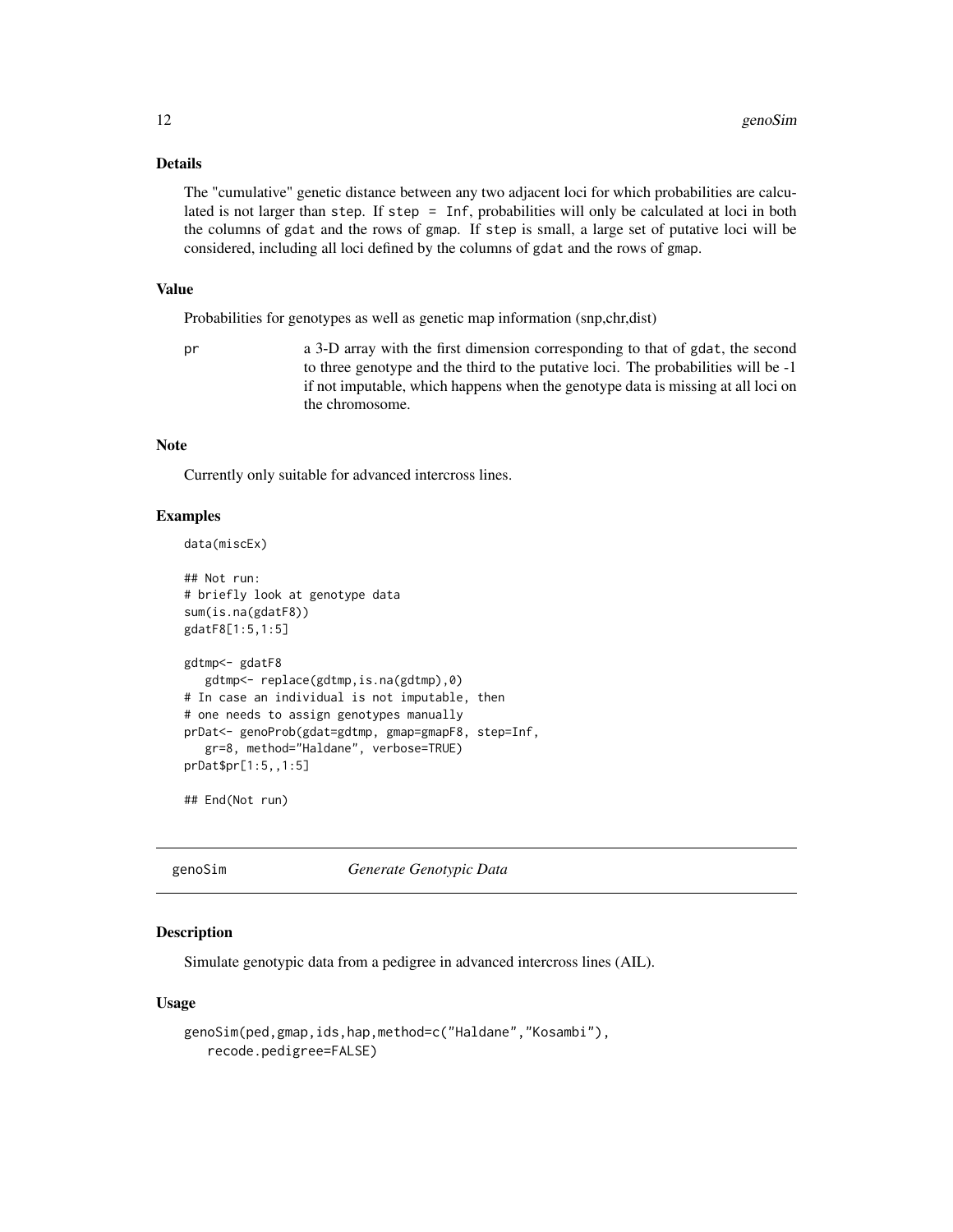#### <span id="page-12-0"></span>genoSim and the set of the set of the set of the set of the set of the set of the set of the set of the set of the set of the set of the set of the set of the set of the set of the set of the set of the set of the set of t

# Arguments

| a genetic map. Should be data frame (snp, chr, dist, ), where "snp" is the SNP<br>gmap<br>(marker) name, "chr" is the chromosome where the "snp" is, and "dist" is the<br>genetic distance in centi-Morgan (cM) from the left of the chromosome. If gmap<br>is missing but hap not, all but the first two columns of hap are ignored.<br>genotypic data are extracted only for individuals with IDs specified by ids. If<br>ids<br>missing, genotypic data are extracted for all individuals in the pedigree. If ped<br>is an object of pedRecode, ids should be referred to "old" IDs.<br>founders' haplotype data if not missing. Rows correspond to all founders, which<br>hap<br>should be in the first places in the pedigree ped, in the exact order and columns<br>correspond to loci in the genetic map gmap in the exact order. For an individual,<br>the haplotype should be $(f1 \text{ m}1 f2 \text{ m}2 )$ where fi is the allele from father at the<br>i-th locus and mi is the allele from mother at the i-th locus. Elements should be<br>non-negative integers that are not larger than 16384. If missing, two founders<br>with alleles 1 and 2 are assumed.<br>method<br>whether "Haldane" or "Kosambi" mapping function should be used. This will<br>be ignored if the recombination rate recRate is a component of gmap.<br>recode.pedigree<br>a logical variable. True if the pediarea peads to be research | ped | a pedigree, which is a data frame (id, sex, sire, dam, ). In "sex", male should<br>be "M", "Male" or 1, and female should be "F", "Female" or 2 (other than 0 and<br>1). If given, "generation" can be numeric $0, 1, 2, \ldots$ or non-numeric "F0", "F1",<br>"F2",  Note that 0 is reserved for missing values. |
|----------------------------------------------------------------------------------------------------------------------------------------------------------------------------------------------------------------------------------------------------------------------------------------------------------------------------------------------------------------------------------------------------------------------------------------------------------------------------------------------------------------------------------------------------------------------------------------------------------------------------------------------------------------------------------------------------------------------------------------------------------------------------------------------------------------------------------------------------------------------------------------------------------------------------------------------------------------------------------------------------------------------------------------------------------------------------------------------------------------------------------------------------------------------------------------------------------------------------------------------------------------------------------------------------------------------------------------------------------------------------------------------------------------------------------|-----|-------------------------------------------------------------------------------------------------------------------------------------------------------------------------------------------------------------------------------------------------------------------------------------------------------------------|
|                                                                                                                                                                                                                                                                                                                                                                                                                                                                                                                                                                                                                                                                                                                                                                                                                                                                                                                                                                                                                                                                                                                                                                                                                                                                                                                                                                                                                                  |     |                                                                                                                                                                                                                                                                                                                   |
|                                                                                                                                                                                                                                                                                                                                                                                                                                                                                                                                                                                                                                                                                                                                                                                                                                                                                                                                                                                                                                                                                                                                                                                                                                                                                                                                                                                                                                  |     |                                                                                                                                                                                                                                                                                                                   |
|                                                                                                                                                                                                                                                                                                                                                                                                                                                                                                                                                                                                                                                                                                                                                                                                                                                                                                                                                                                                                                                                                                                                                                                                                                                                                                                                                                                                                                  |     |                                                                                                                                                                                                                                                                                                                   |
|                                                                                                                                                                                                                                                                                                                                                                                                                                                                                                                                                                                                                                                                                                                                                                                                                                                                                                                                                                                                                                                                                                                                                                                                                                                                                                                                                                                                                                  |     |                                                                                                                                                                                                                                                                                                                   |
|                                                                                                                                                                                                                                                                                                                                                                                                                                                                                                                                                                                                                                                                                                                                                                                                                                                                                                                                                                                                                                                                                                                                                                                                                                                                                                                                                                                                                                  |     |                                                                                                                                                                                                                                                                                                                   |

a logical variable. True if the pedigree needs to be recoded.

# Details

The pedigree should be in the same format as an output of [pedRecode](#page-23-1). Note that two and only two founders are allowed; Otherwise, errors will occur without notice.

# Value

A matrix, with entry value s-1 where s is the summation of the numbers representing two alleles at a locus. For instance, 1, 2, and 3 representing genotypes "AA", "AB" and "BB" respectively if hap is not specified. Each row represent an observation, and each column corresponds to SNP in gmap.

#### Note

Sex may be used as a covariate if significance on x-chromosome is assessed by gene dropping through this function.

# See Also

[pedRecode](#page-23-1) for more information.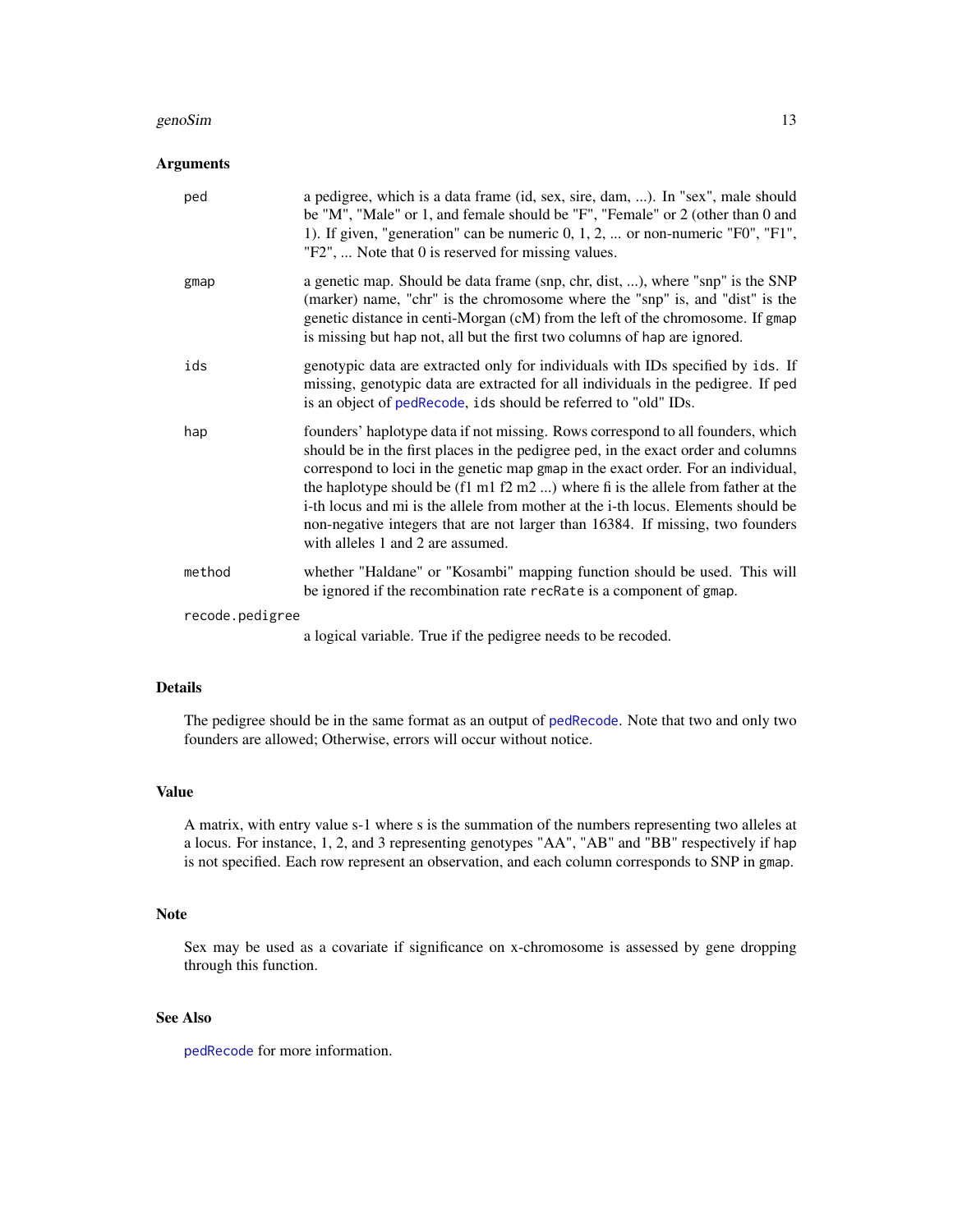# <span id="page-13-0"></span>Examples

```
data(miscEx)
```

```
## Not run:
# prepare pedigree in desired format
pedR<- pedRecode(pedF8)
# simulate genotype data for all individuals
gd1<- genoSim(pedR, gmapF8)
dim(gd1)
# simulate genotype data for all individuals
# no need to recode pedigree ahead
gd2<- genoSim(pedF8, gmapF8, recode.pedigree=TRUE)
dim(gd2)
# simulate genotypes for F8 individuals
gd3<- genoSim(pedR, gmapF8, ids=pedR$id[pedR$gen=="F8"],
  recode.pedigree=TRUE)
dim(gd3)
gd3[1:5,1:5]
## End(Not run)
```

```
gls Generalized Least Squares Estimates
```
#### Description

Obtain estimates using generalized least squares (gls).

#### Usage

```
gls(formula,data,vc=NULL)
```
#### Arguments

| formula | an object of class "formula": a symbolic description of the model to be fitted. |
|---------|---------------------------------------------------------------------------------|
| data    | an data frame containing the variables in the model.                            |
| VC.     | an object from est VC or aic VC or an estimated variance-covariance matrix in-  |
|         | duced by relatedness and environment if not NULL.                               |

#### Value

A matrix with columns: "Estimate", "Std. Error", "t value" and "Pr(>|t|)".

#### See Also

[lm](#page-0-0).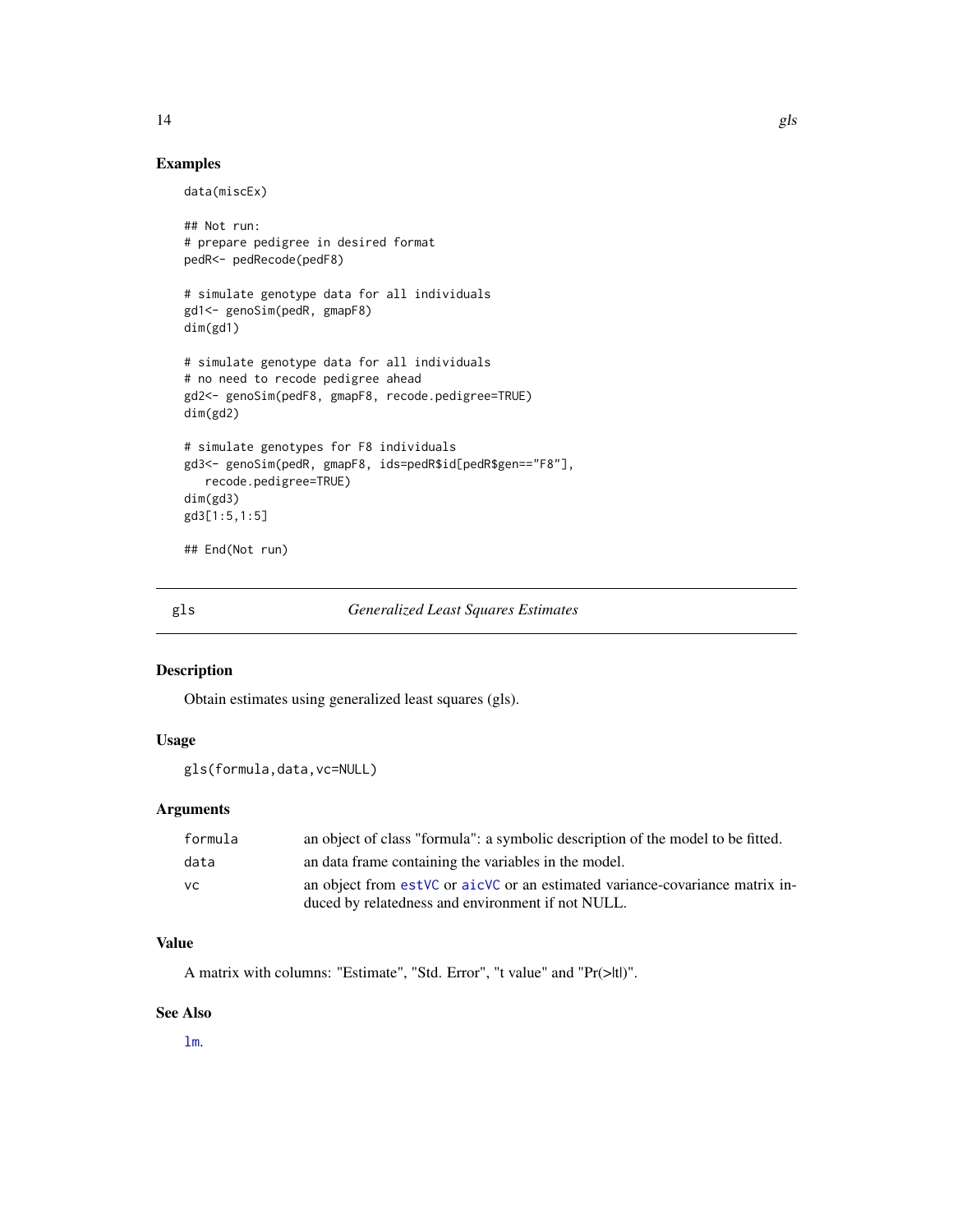<span id="page-14-0"></span>

Simulate gametic data from a pedigree.

# Usage

```
hapSim(ped,gmap,ids,hap,method=c("Haldane","Kosambi"),
   recode.pedigree=FALSE)
```
# Arguments

| ped             | a pedigree, which is a data frame (id, sex, sire, dam, ). In "sex", male should<br>be "M", "Male" or 1, and female should be "F", "Female" or 2 (other than 0 and<br>1). If given, "generation" can be numeric $0, 1, 2, \dots$ or non-numeric "F0", "F1",<br>"F2",  Note that 0 is reserved for missing values.                                                                                                                                                                                                                                                            |
|-----------------|-----------------------------------------------------------------------------------------------------------------------------------------------------------------------------------------------------------------------------------------------------------------------------------------------------------------------------------------------------------------------------------------------------------------------------------------------------------------------------------------------------------------------------------------------------------------------------|
| gmap            | a genetic map. Should be data frame (snp, chr, dist, ), where "snp" is the SNP<br>(marker) name, "chr" is the chromosome where the "snp" is, and "dist" is the<br>genetic distance in centi-Morgan (cM) from the left of the chromosome. If gmap<br>is missing but hap not, all but the first two columns of hap are ignored.                                                                                                                                                                                                                                               |
| ids             | genotypic data are extracted only for individuals with IDs specified by ids. If<br>missing, genotypic data are extracted for all individuals in the pedigree. If ped<br>is an object of pedRecode, ids should be referred to "old" IDs.                                                                                                                                                                                                                                                                                                                                     |
| hap             | founders' haplotype data if not missing. Rows correspond to all founders, which<br>should be in the first places in the pedigree ped, in the exact order and columns<br>correspond to loci in the genetic map gmap in the exact order. For an individual,<br>the haplotype should be $(f1 \text{ m}1 f2 \text{ m}2 )$ where fi is the allele from father at the<br>i-th locus and mi is the allele from mother at the i-th locus. Elements should be<br>non-negative integers that are not larger than 16384. If missing, two founders<br>with alleles 1 and 2 are assumed. |
| method          | whether "Haldane" or "Kosambi" mapping function should be used. This will<br>be ignored if the recombination rate recRate is a component of gmap.                                                                                                                                                                                                                                                                                                                                                                                                                           |
| recode.pedigree |                                                                                                                                                                                                                                                                                                                                                                                                                                                                                                                                                                             |
|                 | a logical variable. True if the pedigree needs to be recoded.                                                                                                                                                                                                                                                                                                                                                                                                                                                                                                               |

# Details

The pedigree should be in the same format as an output of [pedRecode](#page-23-1).

# Value

A matrix giving haplotypes.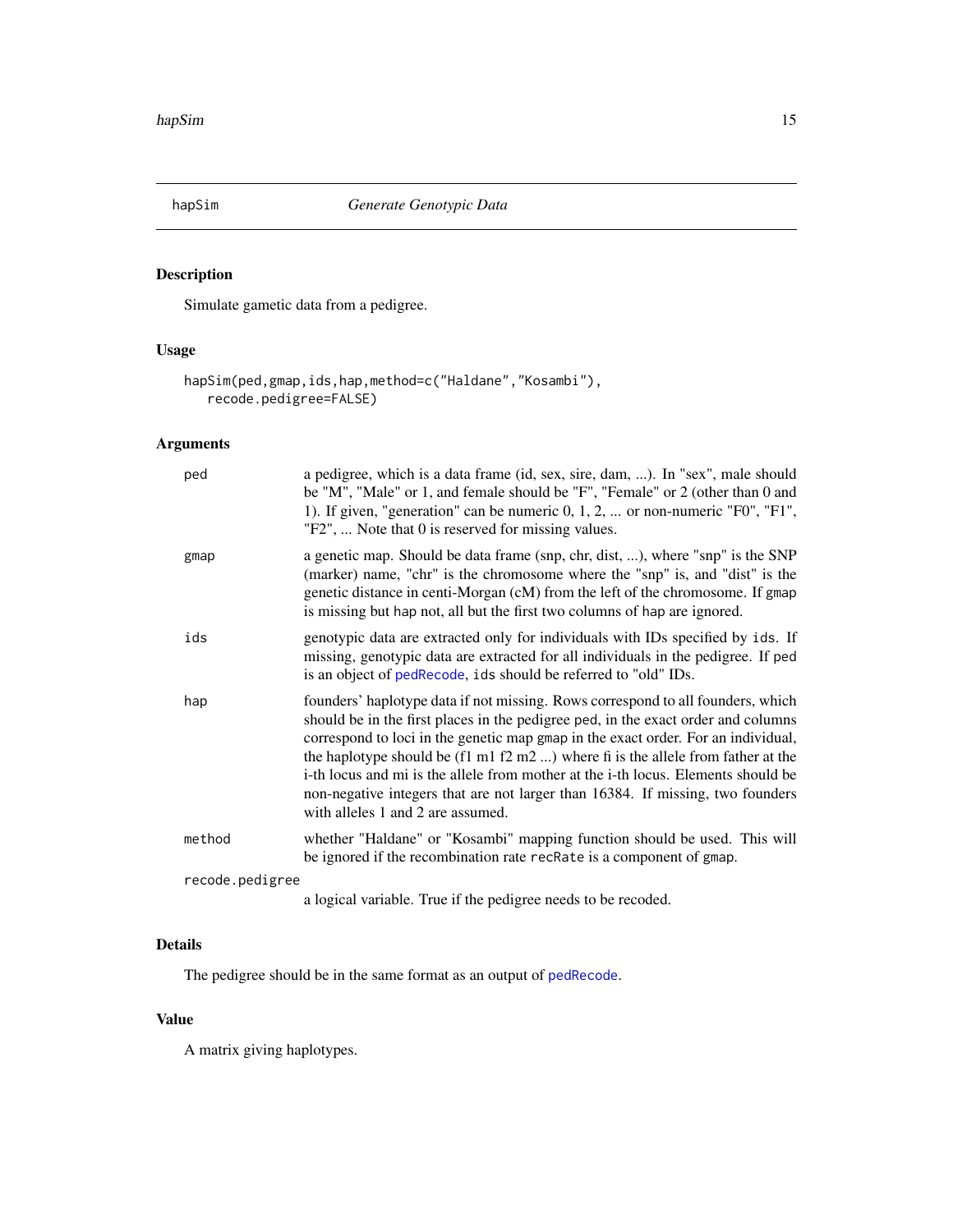<span id="page-15-0"></span>

# See Also

[pedRecode](#page-23-1) for more information.

#### Examples

```
data(miscEx)
## Not run:
# prepare pedigree in desired format
pedR<- pedRecode(pedF8)
# fake founder haplotypes
hapDat <- rbind(rep(1:2,nrow(gmapF8)),rep(3:4,nrow(gmapF8)))
# simulate hyplotypes for F8 individuals
hd<- hapSim(pedR, gmapF8, ids=pedR$id[pedR$gen=="F8"],
  hap=hapDat, recode.pedigree=TRUE)
dim(hd)
hd[1:5,1:10]
## End(Not run)
```
<span id="page-15-1"></span>ibs *Estimate Jacquard condensed identity coefficients*

#### Description

Estimate Jacquard condensed identity coefficients by identity-by-state (IBS) from genotypic data.

#### Usage

ibs(x)

# Arguments

x genotype data with genotypes ("AA", "AB", "BB", or, 1, 2, 3) and without missing data, or probabilities for these genotypes (e.g., obtained by using [genoProb](#page-10-1)). In case of genotype data, rows represent individuals and columns represent SNPs.

#### Value

A matrix G with G[,j] being the j-th Jacquard identity coefficients.

#### Note

Currently only support the two-allele data.

# See Also

[genMatrix](#page-7-1)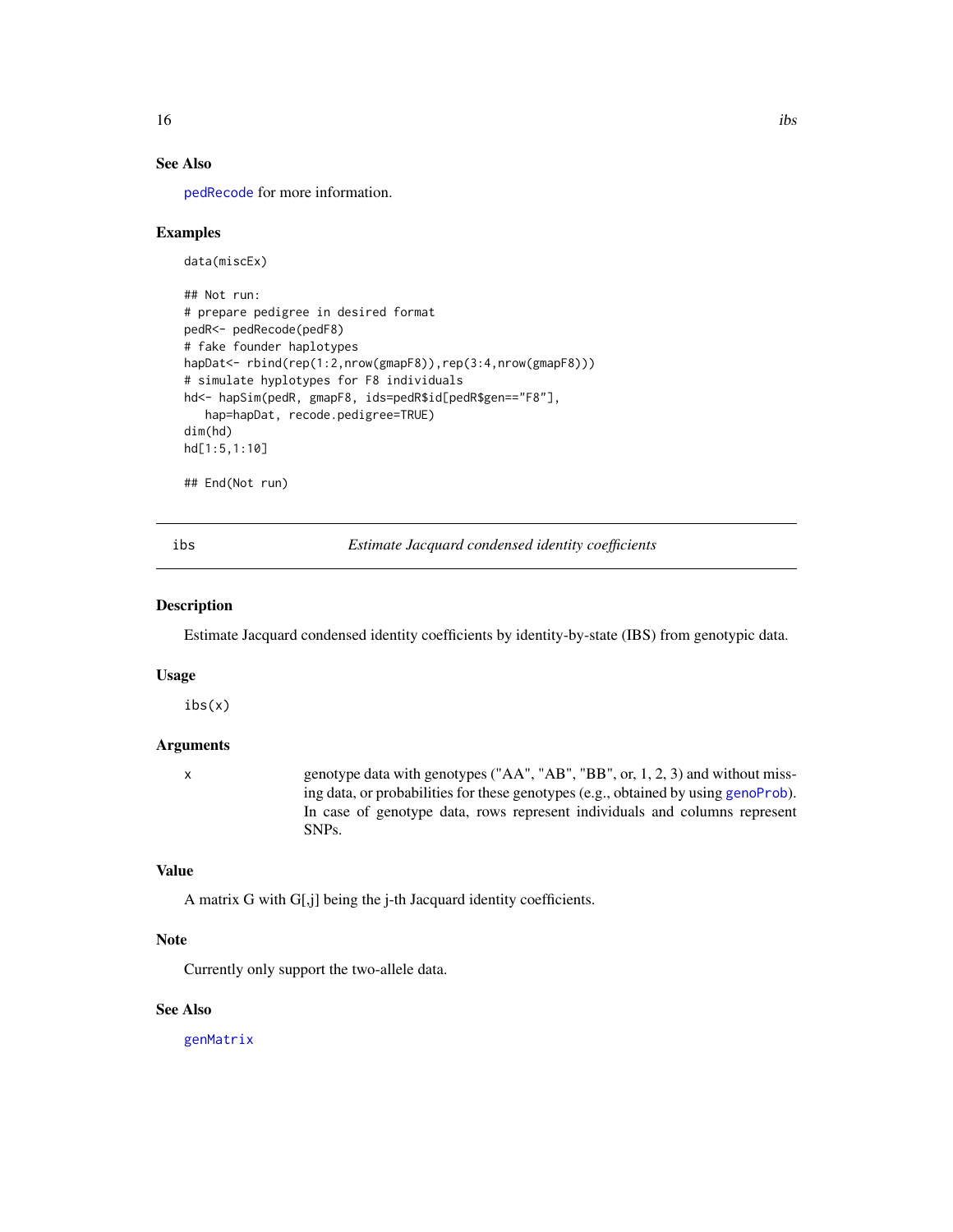<span id="page-16-0"></span>

Calculate kinship coefficients from a pedigree.

# Usage

kinship(ped, ids)

# Arguments

| ped | a pedigree, which a data frame (id, sire, dam, ). If given, "generation" can be<br>numeric 0, 1, 2,  or non-numeric "F0", "F1", "F2",  If "sex" is included, male<br>should be "M", "Male" or 1, and female should be "F", "Female" or 2 (other than<br>0 and 1). Note that 0 is reserved for missing values. |
|-----|---------------------------------------------------------------------------------------------------------------------------------------------------------------------------------------------------------------------------------------------------------------------------------------------------------------|
| ids | IDs of the individuals. If given, kinship coefficients are extracted for individuals<br>with ID ids; otherwise, kinship coefficients are provided for all individuals in<br>the pedigree.                                                                                                                     |

#### Value

A matrix giving kinship coefficients.

# Examples

```
data(miscEx)
```

```
ids<- sample(pedF8$id,10)
## Not run:
ksp<- kinship(pedF8,ids=ids)
```
## End(Not run)

# lodci *Estimate LOD Support Intervals*

# Description

Estimate LOD support intervals.

# Usage

lodci(llk,cv=0,lod=1.5,drop=3)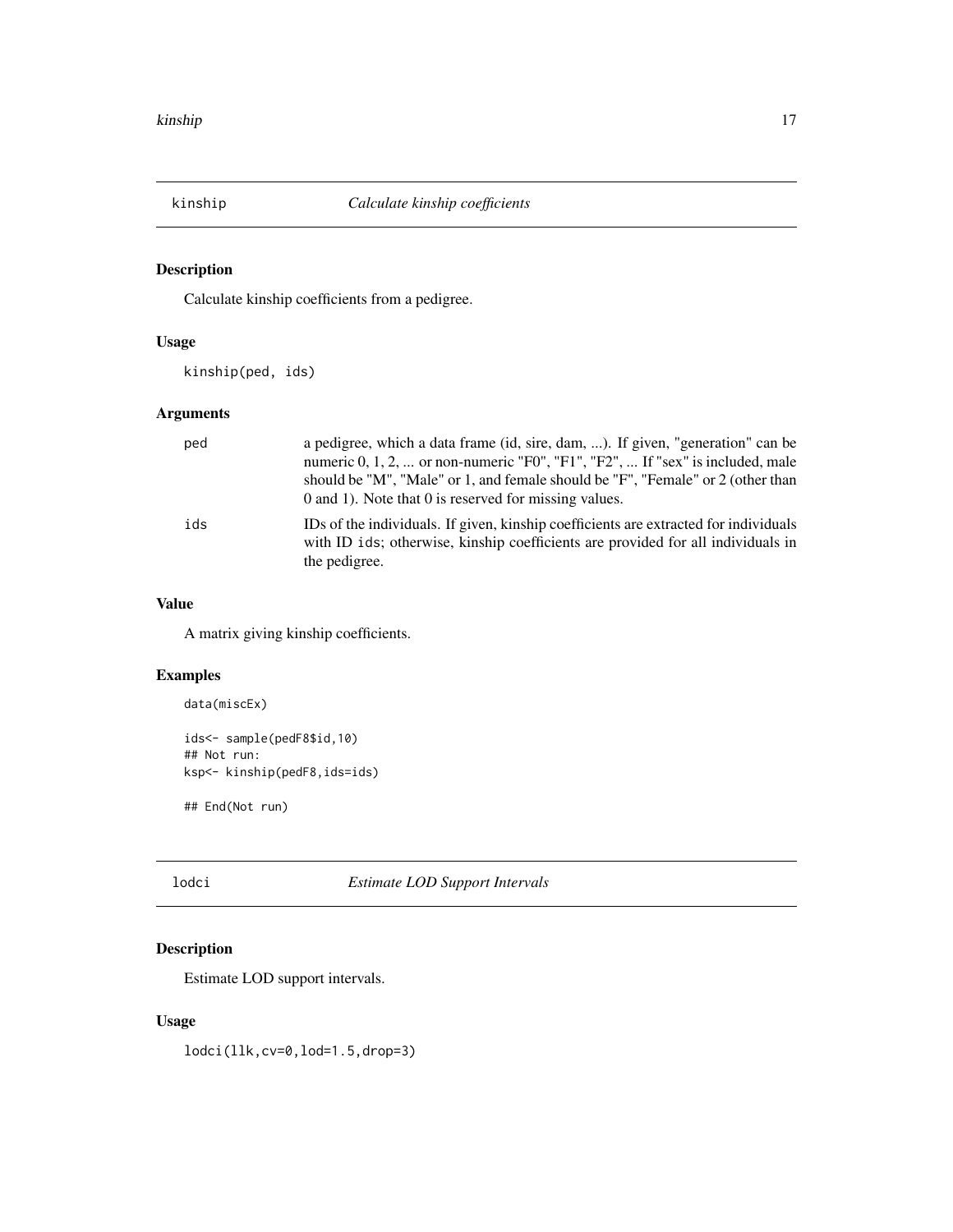#### Arguments

| 11k  | a data frame with components (chr, dist, $y, \ldots$ ), where "chr" is the chromosome<br>on which the scanning locus is located, "dist" is the genetic or physical position<br>of the scanning locus, and "y" is the test statistic. |
|------|--------------------------------------------------------------------------------------------------------------------------------------------------------------------------------------------------------------------------------------|
| CV   | threshold. Reported support intervals cover at least one scanning locus where<br>$11k$ \$y > cv.                                                                                                                                     |
| lod  | lod (1.5 by default) LOD support intervals are reported when llk\$y is converted<br>to LOD score.                                                                                                                                    |
| drop | 3 by default. See "details".                                                                                                                                                                                                         |

#### Details

In case of multiple peaks on a chromosome, a peak has to satisfy: a) above the threshold cv; b) drops, e.g., 3 LOD on both sides except chromosome ends. So if two peaks close to each other but LOD between them doesn't drop, e.g., 3 LOD, only one of them is considered.

#### Value

A data frame with the following components:

| chr   | the chromosome                |
|-------|-------------------------------|
| lower | the lower bound               |
| upper | the upper bound               |
| index | indicates which scanning loci |

#### Examples

data(miscEx)

```
## Not run:
# impute missing genotypes
gdtmp<- gdatF8
  gdtmp<- replace(gdtmp,is.na(gdtmp),0)
# run 'genoProb'
prDat<- genoProb(gdat=gdtmp, gmap=gmapF8, step=Inf,
  gr=8, method="Haldane", verbose=TRUE)
# estimate variance components
o<- estVC(y=pdatF8$bwt, x=pdatF8$sex, v=list(AA=gmF8$AA,DD=gmF8$DD,
HH=NULL, AD=NULL, MH=NULL, EE=diag(length(pdatF8$bwt))))
# genome scan
llk.hk<- scanOne(y=pdatF8$bwt, x=pdatF8$sex, vc=o, prdat=prDat)
# extract LOD support intervals
tmp<- data.frame(y=llk.hk$p, chr=llk.hk$chr, dist=llk.hk$dist)
lodci(tmp, cv=10, lod=1.5, drop=3)
```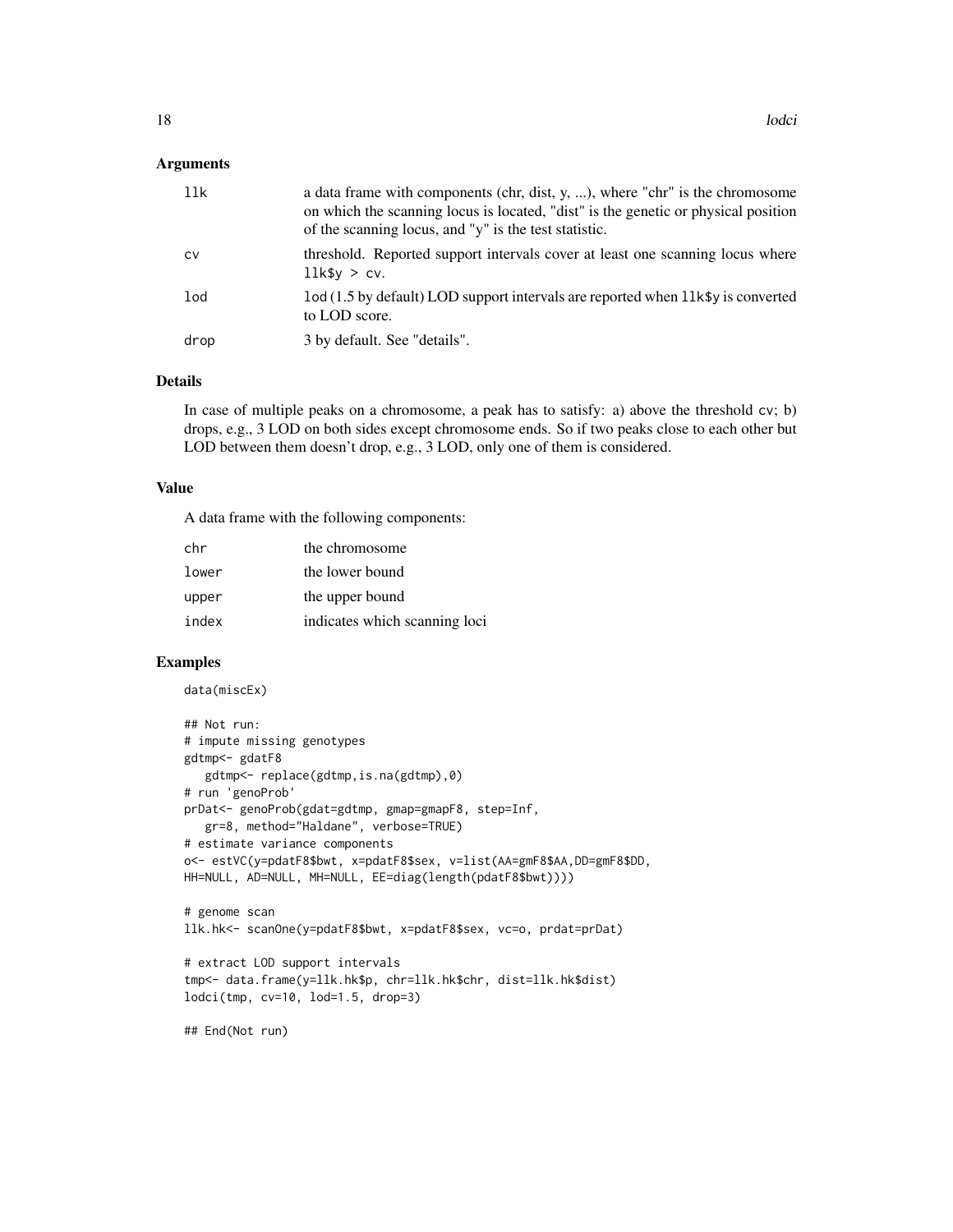<span id="page-18-0"></span>

Multiple QTL model selection by AIC criterion.

# Usage

```
mAIC(y,x,gdat,prdat=NULL,vc=NULL,chrIdx,xin,k=2,
   direction=c("both","backward","forward"),ext=FALSE,verbose=FALSE)
```
# Arguments

| У         | a numeric vector or a numeric matrix of one column (representing a phenotype<br>for instance).                                                                                                                                                                                |
|-----------|-------------------------------------------------------------------------------------------------------------------------------------------------------------------------------------------------------------------------------------------------------------------------------|
| X         | a data frame or matrix, representing covariates if not missing.                                                                                                                                                                                                               |
| gdat      | genotype data. Should be a matrix or a data frame, with each row representing<br>an observation and each column a marker locus. The column names should be<br>marker names. Numeric coding of genotype is treated as numeric. Ignored if<br>prdat is an object from genoProb. |
| <b>VC</b> | an object from estVC or aicVC, or an estimated variance-covariance matrix in-<br>duced by relatedness. The scan will assume no polygenic variation if vc is<br>NULL.                                                                                                          |
| prdat     | an object from genoProb.                                                                                                                                                                                                                                                      |
| chrIdx    | chromsome index of markers in columns of gdat if given. Ignored if prdat is<br>an object from genoProb.                                                                                                                                                                       |
| xin       | vector indicating whether a locus is already in the model.                                                                                                                                                                                                                    |
| k         | penalty on a parameter. The selection criterion is the known "AIC" if $k = 2$ and<br>is "BIC" if $k = \log(n)$ where "n" is the sample size.                                                                                                                                  |
| direction | the mode of search: "both", "forward" or "backward" with default "both".                                                                                                                                                                                                      |
| ext       | a logical variable. True if ones wants more exhaustive search.                                                                                                                                                                                                                |
| verbose   | a logical variable. True if ones wants to track the process for monitoring pur-<br>pose.                                                                                                                                                                                      |

# Details

Makes use of "Haley-Knott" method (Haley and Knott 1992) if prdat is an object from [genoProb](#page-10-1).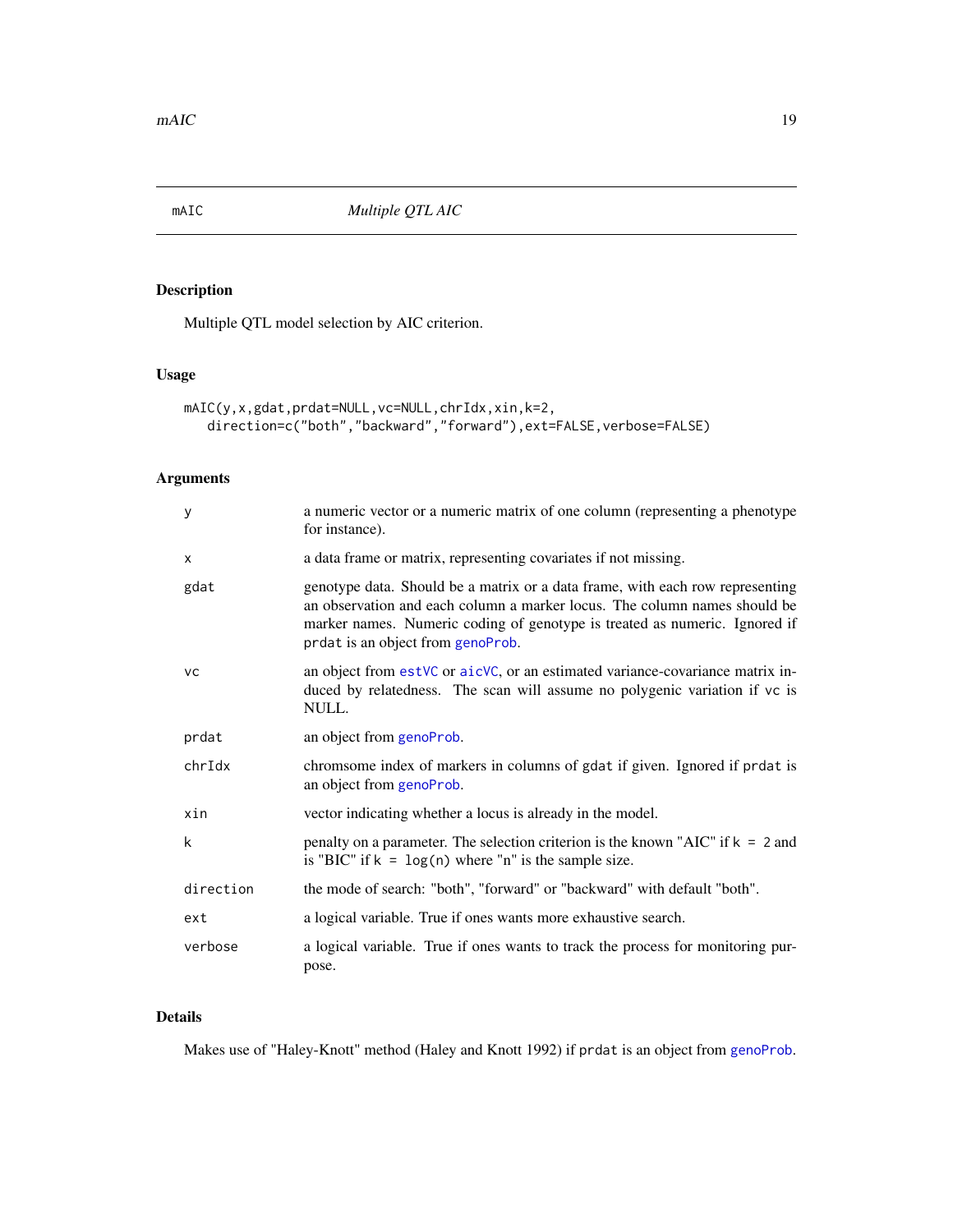# <span id="page-19-0"></span>Value

A list with the following components:

model: the resulting model;

aic: AIC of the model;

snp: selected SNPs.

xin: vector indicating whether a SNP is selected.

#### Note

Currently only suitable for advanced intercross lines (or diallelic data).

### References

Haley, C. S., and S. A. Knott (1992). A simple regression method for mapping quantitative trait loci in line crosses using flanking markers. Heredity 69: 315-324.

# See Also

[optim](#page-0-0), [genoProb](#page-10-1) and [aicVC](#page-1-1).

#### Examples

data(miscEx)

```
## Not run:
# impute missing genotypes
gdat.imp<- genoImpute(gdatF8, gmap=gmapF8, step=Inf,
  gr=8, na.str=NA)
# estimate variance components
o<- estVC(y=pdatF8$bwt, x=pdatF8$sex, v=list(AA=gmF8$AA,DD=gmF8$DD,
HH=NULL, AD=NULL, MH=NULL, EE=diag(length(pdatF8$bwt))))
# run 'genoProb'
gdtmp<- gdatF8
  gdtmp<- replace(gdtmp,is.na(gdtmp),0)
prDat<- genoProb(gdat=gdtmp, gmap=gmapF8, step=Inf,
  gr=8, method="Haldane", verbose=TRUE)
# genome scan
llk.hk<- scanOne(y=pdatF8$bwt, x=pdatF8$sex, prdat=prDat, vc=o)
xin<- llk.hk$p > 10
# run 'mAIC' based on genome scan results
mg<- mAIC(y=pdatF8$bwt, x=pdatF8$sex, prdat=prDat, vc=o, xin=xin,
  k=5, direction="back", verbose=TRUE)
mg$model$value # likelihood of the final model
```
## End(Not run)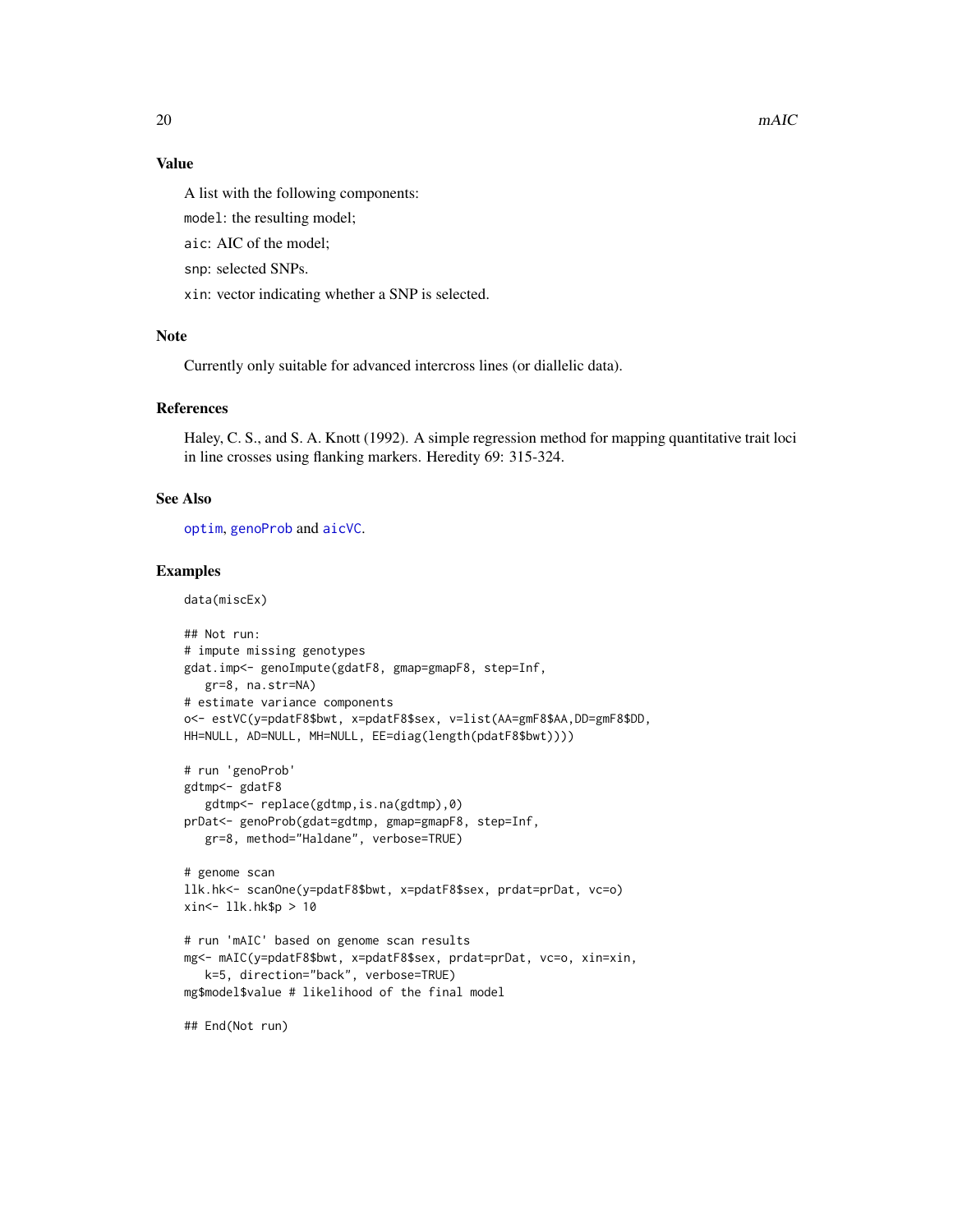<span id="page-20-0"></span>AIL F8 data include the following:

"gmF8": a list with elements inbreeding coefficients "ib", additive genetic matrix "AA", dominance genetic matrix "DD" and other genetic matrices.

"pedF8": pedigree date.

"gmapF8: genetic map.

"gdatF8": genotype data.

"pdatF8": phenotype data.

#### Usage

data(miscEx)

misFct *A collection of other functions.*

#### Description

A collection of other functions that are not needed by users.

nullSim *Simulate null distribution*

#### Description

Simulate distribution under the hypothesis of no QTL by permutation (of genotypic data) or gene dropping.

#### Usage

```
nullSim(y, x, gdat, prdat, ped, gmap, hap,
method=c("permutation","gene dropping"), vc=NULL, intcovar=NULL,
test = c("None","F","Chisq"), minorGenoFreq=0.05, rmv=TRUE,
recode.pedigree=FALSE, gr=2, ntimes=10)
```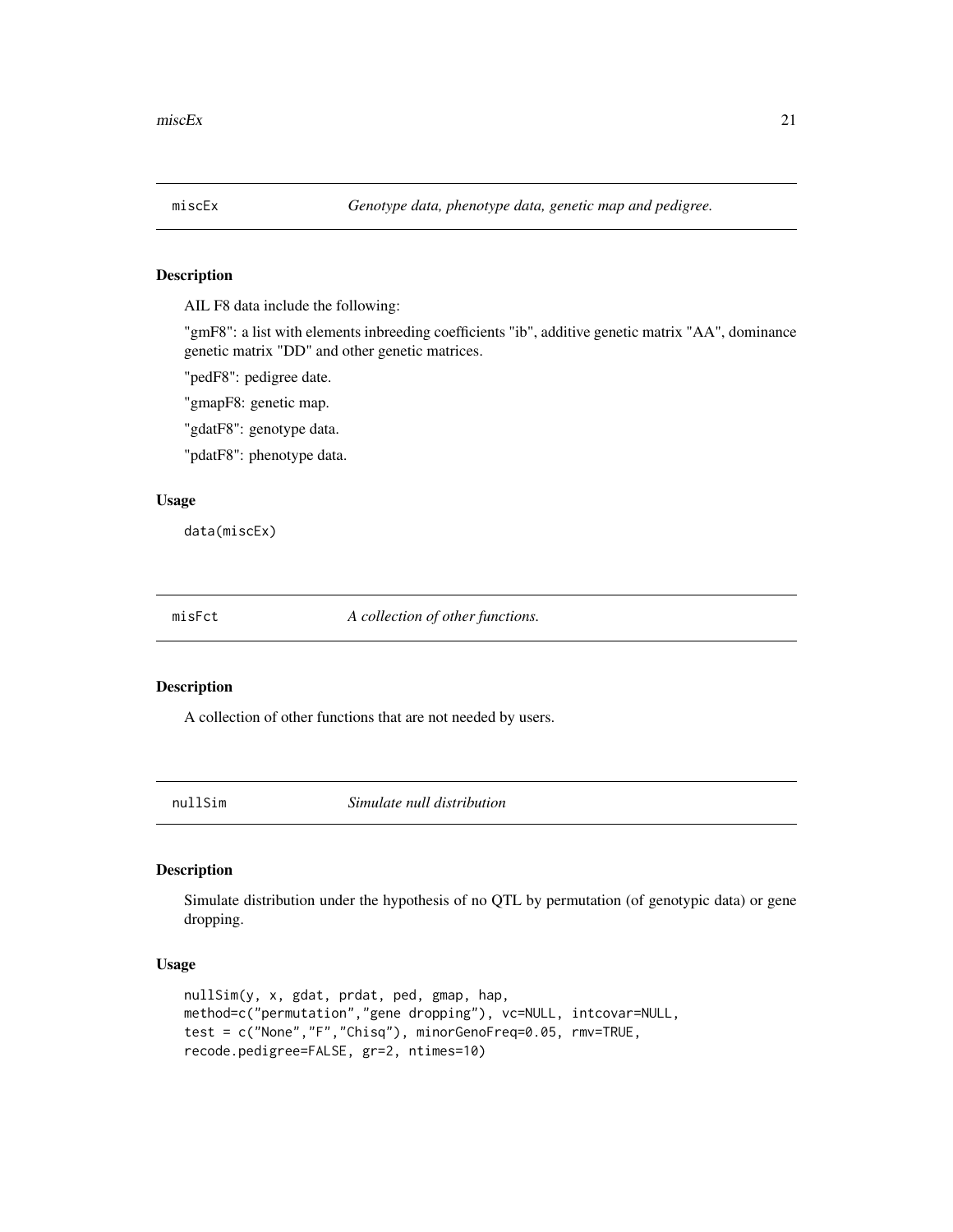# <span id="page-21-0"></span>Arguments

| У               | a numeric vector or a numeric matrix of one column (representing a phenotype<br>for instance).                                                                                                                                                                                                                                                                                                                                                                                                                                                                                |
|-----------------|-------------------------------------------------------------------------------------------------------------------------------------------------------------------------------------------------------------------------------------------------------------------------------------------------------------------------------------------------------------------------------------------------------------------------------------------------------------------------------------------------------------------------------------------------------------------------------|
| x               | a data frame or matrix, representing covariates if not missing.                                                                                                                                                                                                                                                                                                                                                                                                                                                                                                               |
| gdat            | genotype data without missing values. Should be a matrix or a data frame, with<br>each row representing an observation and each column a marker locus. Ignored<br>in the case of gene dropping.                                                                                                                                                                                                                                                                                                                                                                               |
| prdat           | an object from genoProb, or in the same form.                                                                                                                                                                                                                                                                                                                                                                                                                                                                                                                                 |
| ped             | a pedigree, which is a data frame (id, sex, sire, dam, ). In "sex", male should<br>be "M", "Male" or 1, and female should be "F", "Female" or 2 (other than 0<br>and 1). If given, "generation" can be numeric $0, 1, 2, $ or non-numeric "F0",<br>"F1", "F2",  Note that 0 is reserved for missing values. Ignored in the case of<br>permutation.                                                                                                                                                                                                                            |
| gmap            | a genetic map. Should be data frame (snp, chr, dist, ), where "snp" is the<br>SNP (marker) name, "chr" is the chromosome where the "snp" is, and "dist"<br>is the genetic distance in centi-Morgan (cM) from the left of the chromosome.<br>Ignored in the case of permutation.                                                                                                                                                                                                                                                                                               |
| hap             | founders' haplotype data if not missing. Rows correspond to all founders, which<br>should be in the first places in the pedigree ped, in the exact order and columns<br>correspond to loci in the genetic map gmap in the exact order. For an individual,<br>the haplotype should be $(f1 \text{ m} 1 f2 \text{ m} 2 )$ where fi is the allele from father at the<br>i-th locus and mi is the allele from mother at the i-th locus. Elements should be<br>non-negative integers that are not larger than 16384. If missing, two founders<br>with alleles 1 and 2 are assumed. |
| method          | permutation or gene dropping.                                                                                                                                                                                                                                                                                                                                                                                                                                                                                                                                                 |
| <b>VC</b>       | an object from estVC or aicVC, or an estimated variance-covariance matrix in-<br>duced by relatedness. The scan will assume no polygenic variation if vc is<br>NULL.                                                                                                                                                                                                                                                                                                                                                                                                          |
| intcovar        | Covariates that interact with QTL.                                                                                                                                                                                                                                                                                                                                                                                                                                                                                                                                            |
| test            | "None", "F" or "Chisq".                                                                                                                                                                                                                                                                                                                                                                                                                                                                                                                                                       |
| minorGenoFreq   | specify the minimum tolerable minor genotype frequency at a scanning locus if<br>gdat is used.                                                                                                                                                                                                                                                                                                                                                                                                                                                                                |
| rmv             | a logical variable. If true, then the scanning locus will be skipped if the minor<br>genotype frequency at the locus is smaller than minorGenoFreq. Otherwise, the<br>scanning process will stop and return with NULL.                                                                                                                                                                                                                                                                                                                                                        |
| recode.pedigree |                                                                                                                                                                                                                                                                                                                                                                                                                                                                                                                                                                               |
|                 | a logical variable. True if the pedigree needs to be recoded.                                                                                                                                                                                                                                                                                                                                                                                                                                                                                                                 |
| gr              | the generation under consideration.                                                                                                                                                                                                                                                                                                                                                                                                                                                                                                                                           |
| ntimes          | number of simulations.                                                                                                                                                                                                                                                                                                                                                                                                                                                                                                                                                        |

# Details

Two methods considered here are permutation test and gene dropping test as described as follows.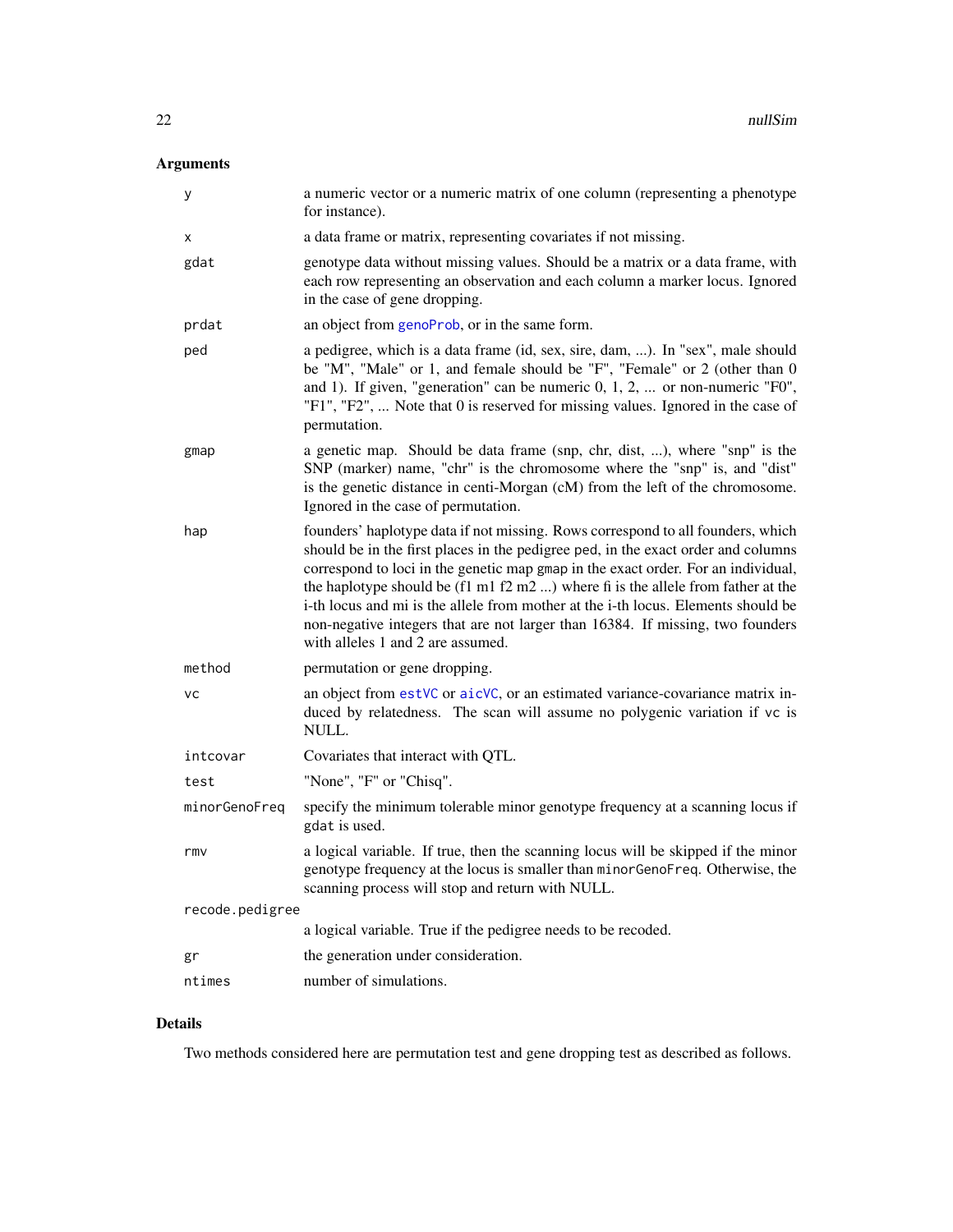#### <span id="page-22-0"></span>nullSim 23

Permutation test. Depending on the genome-scan, one can provide either gdat or prdat respectively corresponding to single-marker analysis or interval mapping. Then only arguments in scanone are needed in addition to method and ntimes.

Gene dropping test. If prdat is provided, then gdat will be ignored. The procedure will first call [genoSim](#page-11-1) to generate new genotype data and then call [genoProb](#page-10-1) to generate data for Haley-Knott interval mapping. If prdat is not provided, then gdat should be provided. The procedure will generate new genotype data and scan the genome using these generated genotype data. Haldane mapping function is used to generate data.

#### Value

A vector of numbers of length ntimes if minorGenoFreq > 0 and rmv = TRUE, each element of which is maximum of the test statistic over the genome scan (so test should be "None"), or a matrix of ntimes rows, each row of which records a genome scan.

#### See Also

[genoSim](#page-11-1), [genoProb](#page-10-1) and [scanOne](#page-31-1).

```
data(miscEx)
```

```
## Not run:
# recode the pedigree for later use
pedR<- pedRecode(pedF8)
# impute missing genotypes
gdatTmp<- genoImpute(gdatF8, gmap=gmapF8, step=Inf,
  gr=8, na.str=NA)
# estimate variance components
o<- estVC(y=pdatF8$bwt, x=pdatF8$sex, v=list(AA=gmF8$AA,DD=gmF8$DD,
HH=NULL, AD=NULL, MH=NULL, EE=diag(length(pdatF8$bwt))))
# scan marker loci & permutation
ex1<- nullSim(y=pdatF8$bwt, x=pdatF8$sex, gdat=gdatTmp,
method="permutation", vc=o, ntimes=10)
dim(ex1)
# scan marker loci & gene dropping
ex2<- nullSim(y=pdatF8$bwt, x=pdatF8$sex, gdat=gdatTmp, ped=pedR,
gmap=gmapF8, method="gene", vc=o, ntimes=10)
dim(ex2)
# Haley-Knott method & permutation
gdtmp<- gdatF8
   gdtmp<- replace(gdtmp,is.na(gdtmp),0)
prDat<- genoProb(gdat=gdtmp, gmap=gmapF8, step=Inf,
  gr=8, method="Haldane", verbose=TRUE)
ex3<- nullSim(y=pdatF8$bwt, x=pdatF8$sex, prdat=prDat,
method="permutation", vc=o, ntimes=10)
```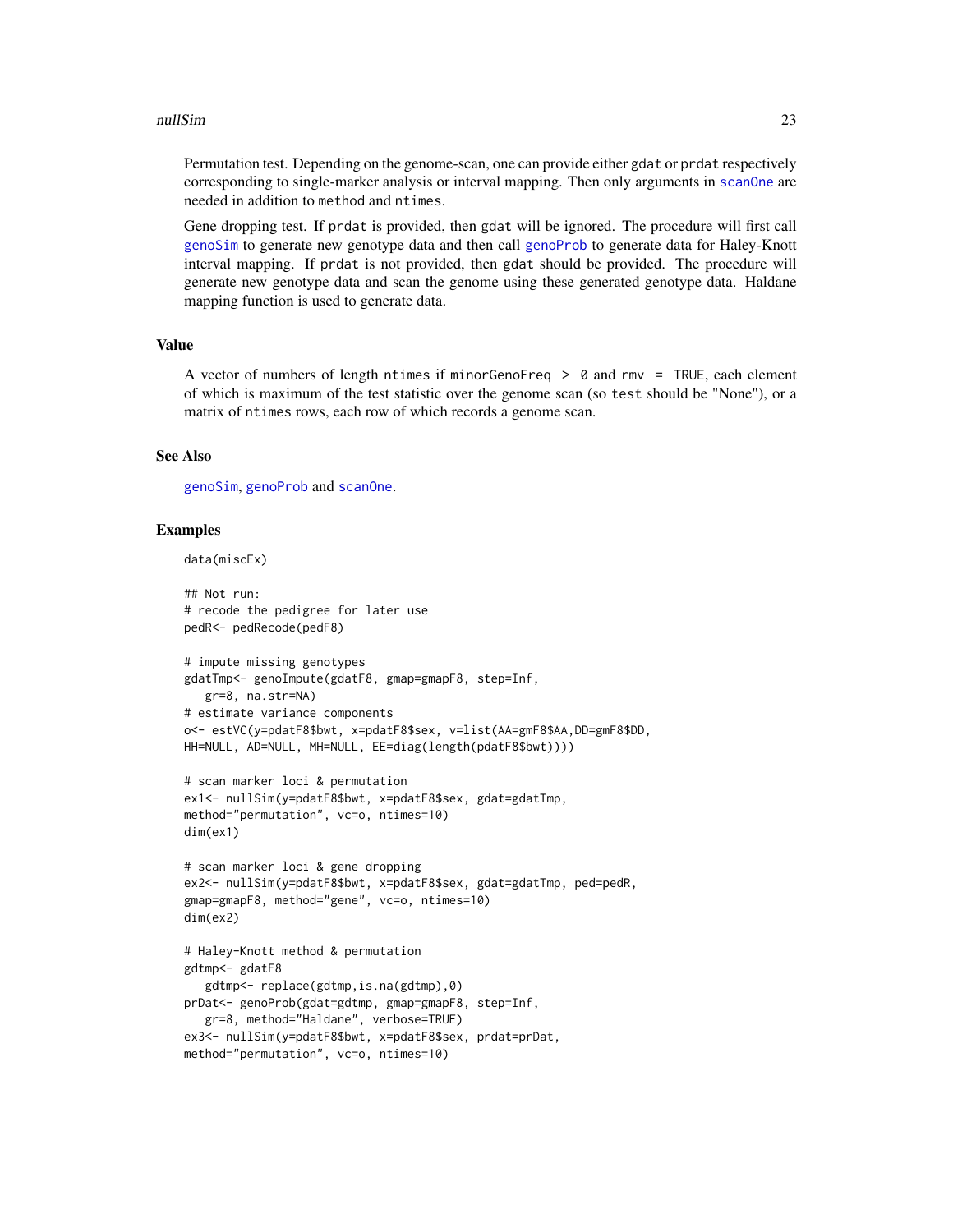# <span id="page-23-0"></span>24 pedRecode

```
dim(ex3)
# Haley-Knott method & gene dropping
ex4<- nullSim(y=pdatF8$bwt, x=pdatF8$sex, prdat=prDat, ped=pedR,
gmap=gmapF8, method="gene", vc=o, gr=8, ntimes=10)
dim(ex4)
## End(Not run)
```
<span id="page-23-1"></span>pedRecode *Recode a Pedigree*

# Description

Prepare a pedigree in a format that is suitable for certain functions

#### Usage

pedRecode(ped,ids)

#### Arguments

| ped | a pedigree, which is a data frame (id, sire, dam, ). If "sex" is a component,<br>male should be "M", "Male" or 1, and female should be "F", "Female" or 2 (other<br>than 0 and 1). If given, "generation" can be numeric $0, 1, 2, $ or non-numeric<br>"F0", "F1", "F2", etc. 0 is reserved for unknown sire or dam. |
|-----|----------------------------------------------------------------------------------------------------------------------------------------------------------------------------------------------------------------------------------------------------------------------------------------------------------------------|
| ids | If given, only individuals with ids and their ancestors are kept in the recoded<br>pedigree.                                                                                                                                                                                                                         |

# Value

A recoded pedigree.

```
data(miscEx)
pedF8[1:10,]
pedR<- pedRecode(pedF8)
pedR[1:10,]
dim(pedR)
pedR<- pedRecode(pedF8, ids=pedF8$id[pedF8$gener=="F8"])
dim(pedR)
```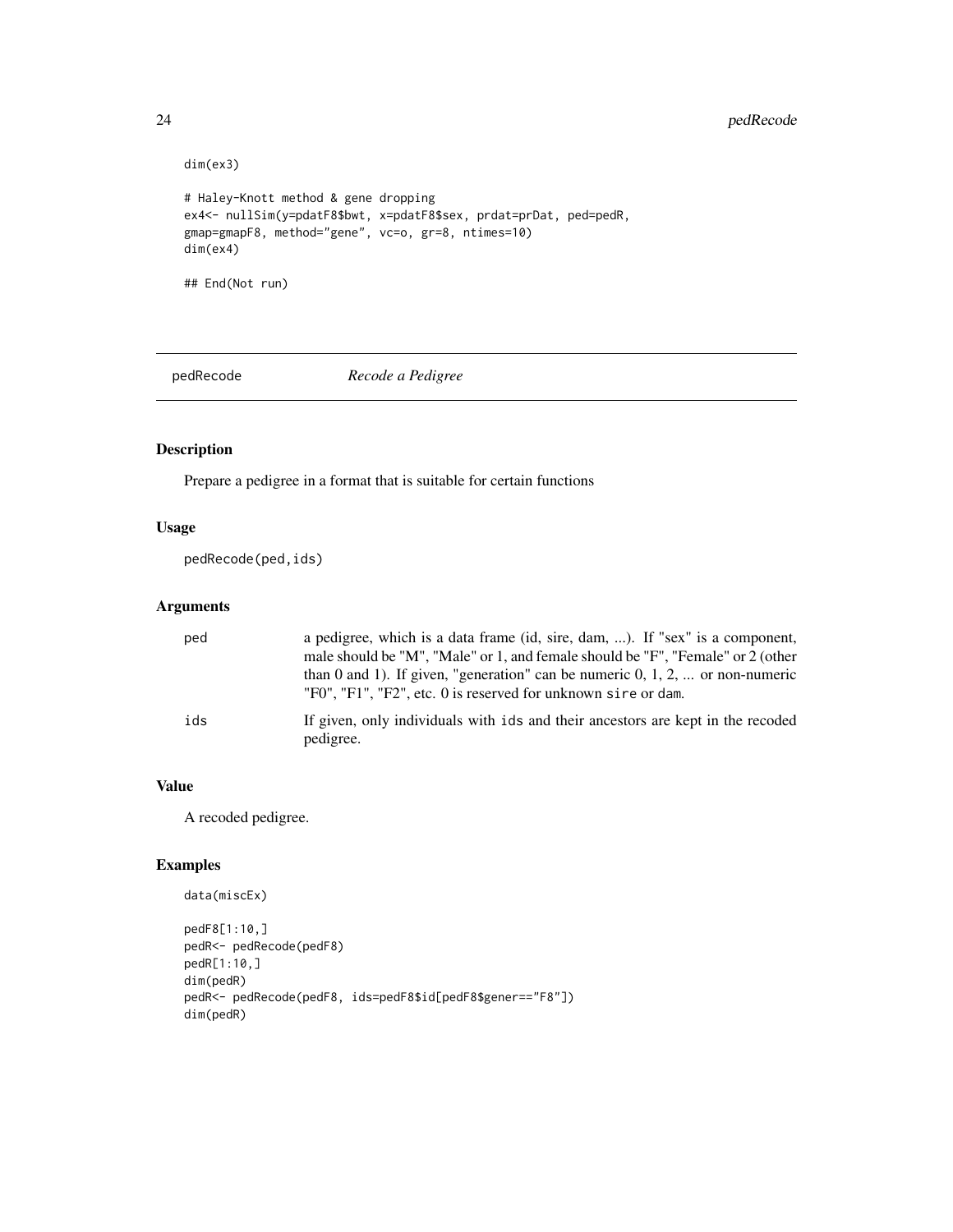<span id="page-24-0"></span>plotit *Plotting*

# <span id="page-24-1"></span>Description

Plot mapping results.

# Usage

```
## S3 method for class 'scanOne'
plot(x,...)
```

```
plotit(lrt,cv,bychr=FALSE,chr.labels=TRUE,type="p",lty=NULL,
   col=NULL,pch=NULL,cex=NULL,...)
```
# Arguments

| x                | object from scanone or scanTwo.                                                                                                                                                                                                                                                                                                                                   |
|------------------|-------------------------------------------------------------------------------------------------------------------------------------------------------------------------------------------------------------------------------------------------------------------------------------------------------------------------------------------------------------------|
| lrt              | a data frame with (chr, dist, y,) or (chr, dist, y, group,), where "chr" repre-<br>sents chromosome, "dist" position on the chromosome, "y" the test statistic.                                                                                                                                                                                                   |
| CV               | threshold to be drawn on the plot.                                                                                                                                                                                                                                                                                                                                |
| сех              | see par.                                                                                                                                                                                                                                                                                                                                                          |
| bychr            | a logical variable. If true, the plot will be displayed per chromosomes.                                                                                                                                                                                                                                                                                          |
| chr.labels       | a logical variable. If true, the chromosome names will be drawn.                                                                                                                                                                                                                                                                                                  |
| type,lty,col,pch |                                                                                                                                                                                                                                                                                                                                                                   |
|                  | See plot.default.                                                                                                                                                                                                                                                                                                                                                 |
| .                | other options passed to R plot function. To call plot to plot results of scanone,<br>one may need to provide a genetic map gmap that should be data frame (snp,<br>chr, dist, ), where "snp" is the SNP (marker) name, "chr" is the chromosome<br>where the "snp" is, and "dist" is the genetic distance in centi-Morgan (cM) from<br>the left of the chromosome. |

# Note

A genetic map 'gmap' may be needed to plot an object of [scanOne](#page-31-1) or [scanTwo](#page-33-1). The color option may not give what is expected.

```
data(miscEx)
```

```
## Not run:
# impute missing genotypes
gdat.imp<- genoImpute(gdatF8, gmap=gmapF8, step=Inf,
  gr=8, na.str=NA)
# estimate variance components
```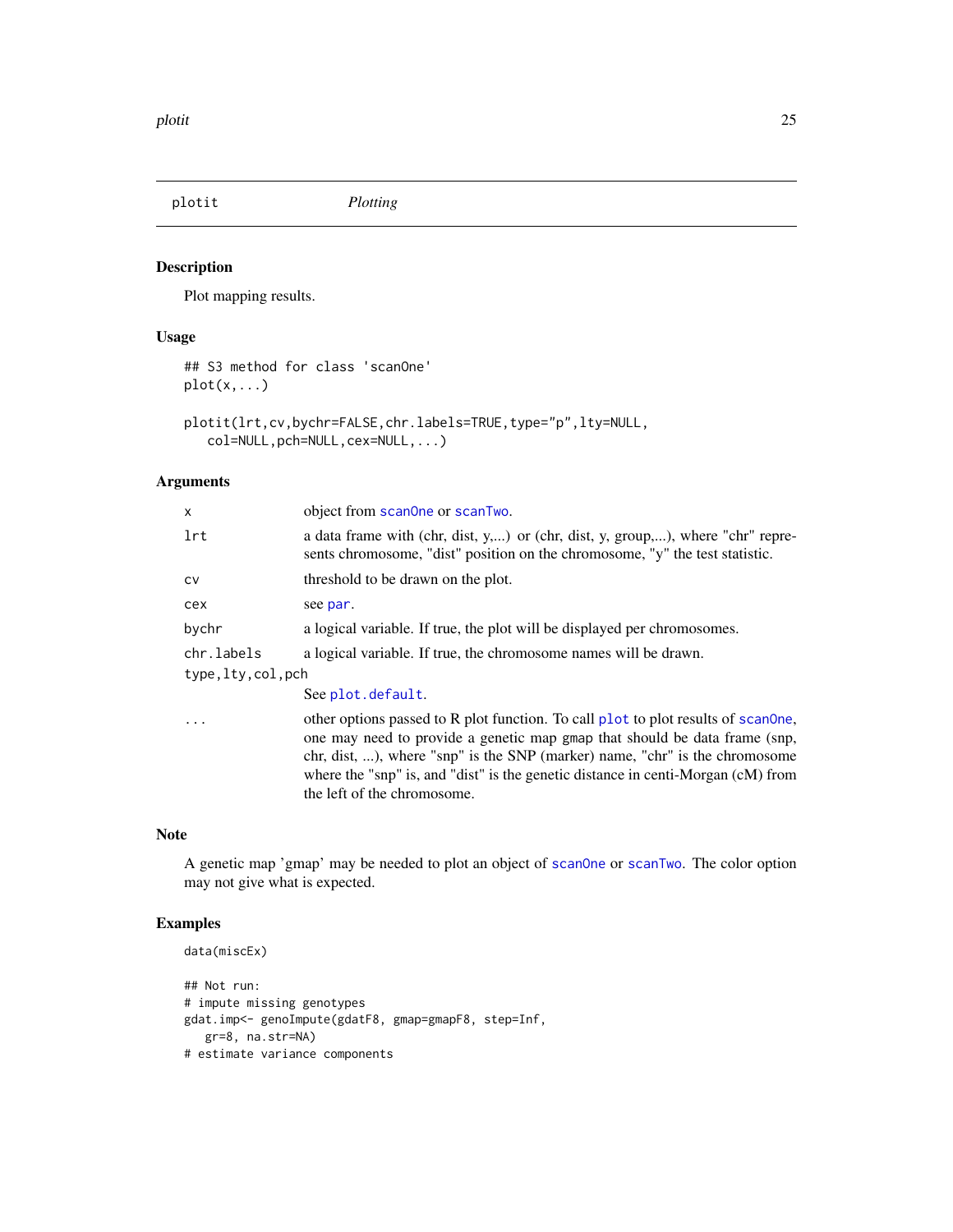```
o<- estVC(y=pdatF8$bwt, x=pdatF8$sex, v=list(AA=gmF8$AA,DD=gmF8$DD,
HH=NULL, AD=NULL, MH=NULL, EE=diag(length(pdatF8$bwt))))
# genome scan
llk<- scanOne(y=pdatF8$bwt, x=pdatF8$sex, vc=o, gdat=gdat.imp)
# plotting
plot(llk, gmap=gmapF8) # gmap is needed
# plotting in another way
idx<- match(colnames(gdat.imp), gmapF8$snp)
tmp<- data.frame(chr=gmapF8$chr[idx],dist=gmapF8$dist[idx],y=llk$p)
plotit(tmp, main="Mapping Plot", xlab="Chromosome", ylab="LRT",
   col=as.integer(tmp$ch)%%2+2,type="p")
## End(Not run)
```
qqPlot *Quantile-Quantile Plots*

#### Description

Quantile-Quantile Plots With the Ability to Draw Confidence Bands.

# Usage

```
qqPlot(y, x="norm", ...,xlab=if(is.numeric(x)) deparse(substitute(x)) else x,
  ylab=deparse(substitute(y)),main="Q-Q Plot",
   type="p",col=1,lty=2,lwd=1,pch=1,cex=0.7,plot.it=TRUE,
  confidence=.95,qqline=c("observed","expected","none"))
```
#### Arguments

| У                 | a numeric vector of data values.                                                                                |
|-------------------|-----------------------------------------------------------------------------------------------------------------|
| $\mathsf{x}$      | either a numeric vector of data values, or a character string naming a distribution<br>function such as "norm". |
| $\cdot\cdot\cdot$ | parameters passed to the distribution specified by x (if non-numerical).                                        |
| xlab              | a label for the x axis.                                                                                         |
| ylab              | a label for the y axis.                                                                                         |
| main              | a main title for the plot.                                                                                      |
| type              | 1-character string giving the type of plot desired.                                                             |
| col               | color for points and lines.                                                                                     |
| lty               | line type.                                                                                                      |
| lwd               | line width.                                                                                                     |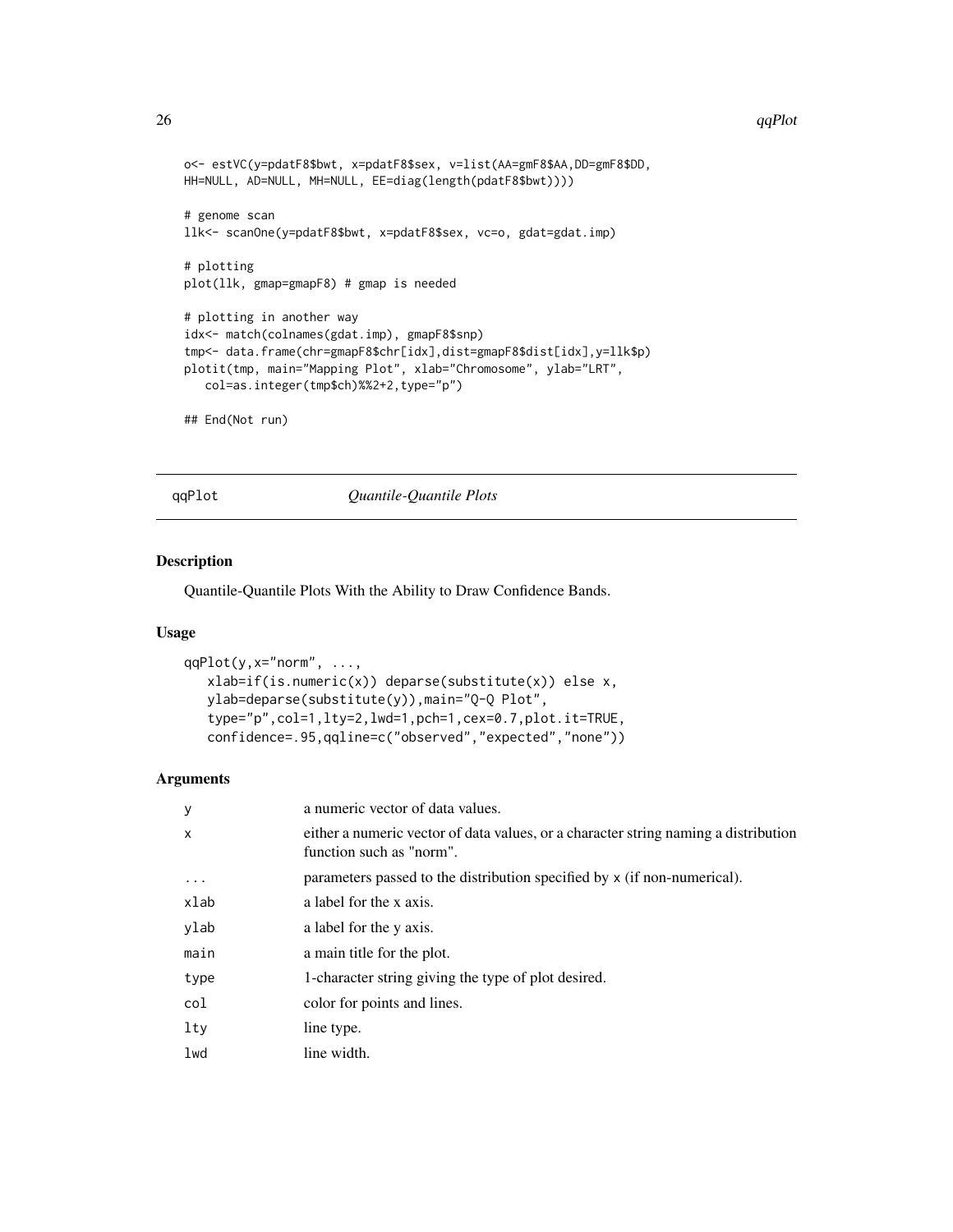#### <span id="page-26-0"></span> $qqPlot$  27

| pch        | plotting character for points.                                                                                                                                                                                                                                                    |
|------------|-----------------------------------------------------------------------------------------------------------------------------------------------------------------------------------------------------------------------------------------------------------------------------------|
| cex        | factor for expanding the size of plotted symbols.                                                                                                                                                                                                                                 |
| plot.it    | whether or not to draw a plot. if plotting, points outside the confidence bands<br>will be indicated by different a color.                                                                                                                                                        |
| confidence | confidence level for the confidence band, or FALSE for no band.                                                                                                                                                                                                                   |
| ggline     | whether or not to draw a reference line. if "observed", the line passes through<br>the first and third observed quartiles; if "expected", the point $(x,y)$ is expected<br>to fall on the line if x and y follow the same distribution; if "none", no reference<br>line is drawn. |

#### Details

If  $x$  is numeric, a two-sample test of the null hypothesis that  $x$  and  $y$  were drawn from the same continuous distribution is performed. Alternatively, x can be a character string naming a continuous distribution function. In such a case, a one-sample test is carried out of the null that y was draw from distribution x with parameters specified by "...".

#### Value

| $\mathsf{x}$ | quantiles of x                                    |
|--------------|---------------------------------------------------|
| - V          | quantiles of y                                    |
| lower, upper | lower and upper limits if confidence is specified |

#### References

George Marsaglia, Wai Wan Tsang and Jingbo Wang (2003), Evaluating Kolmogorov's distribution. Journal of Statistical Software 8 (18): 1-4.

Vijayan N. Nair (1982). Q-Q plots with confidence bands for comparing several populations.

William J. Conover (1971). Practical Nonparametric Statistics. New York: John Wiley & Sons.

# See Also

[ks.test](#page-0-0).

#### Examples

```
## Not run:
par(mfrow=c(1,2))
x<- rnorm(200, mean=0.7,sd=2); y<- rnorm(200, sd=2)
qqPlot(y,x,qqline="exp")
qqPlot(y=y,x="norm",sd=2)
ks.test(x,y)
```
## End(Not run)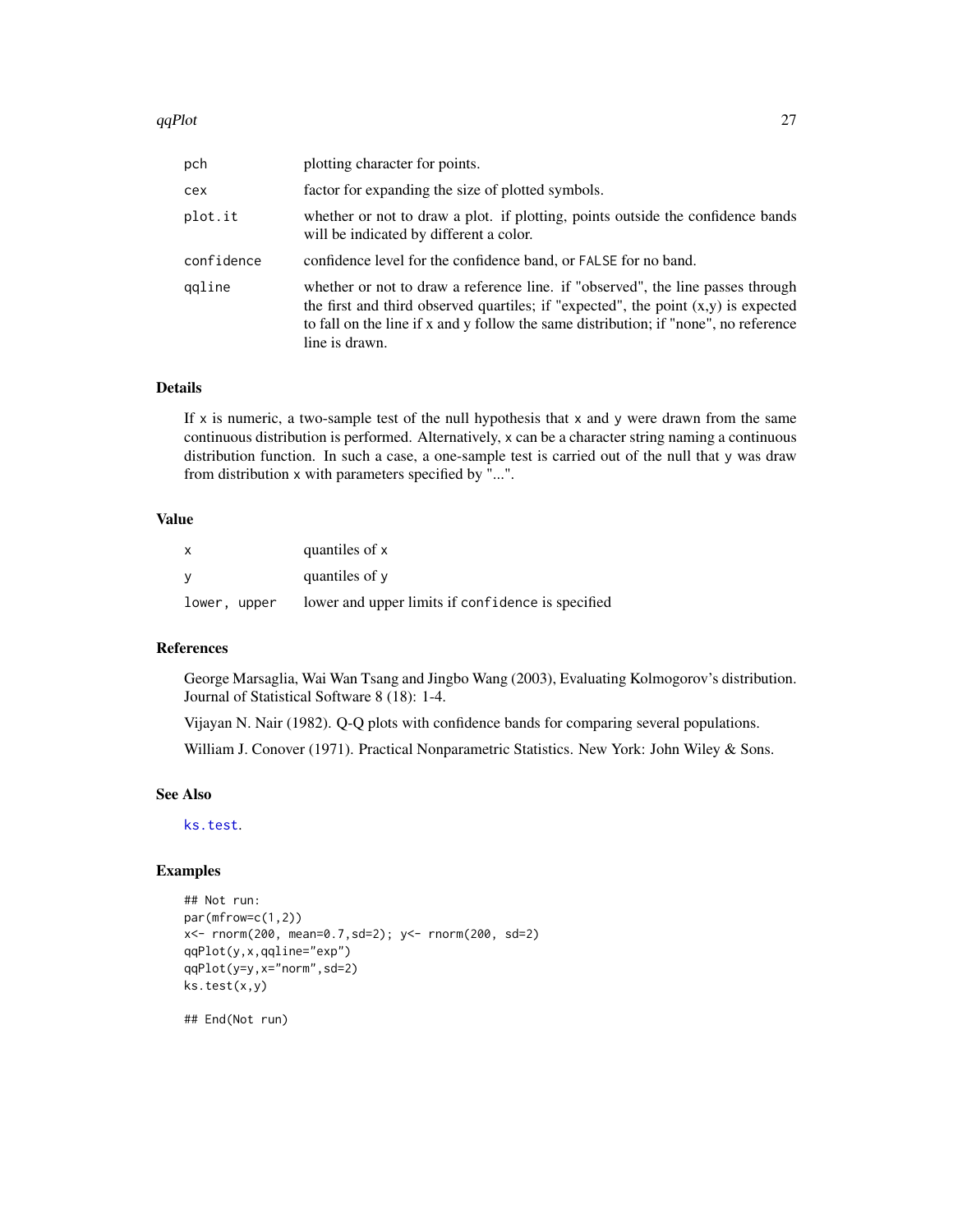<span id="page-27-1"></span><span id="page-27-0"></span>

Convert the data for a QTL mapping experiment from the R/qtl format (see <http://www.rqtl.org>) to that used by QTLRel.

#### Usage

qtl2rel(cross)

#### Arguments

cross An object of class "cross", as defined by the R/qtl package

#### Details

The input cross must by an intercross (class "f2").

Simple pedigree information is created, assuming the data are from a standard intercross.

#### Value

A list with four components: "ped" (pedigree information), "gdat" (genotype data), "pdat" (phenotype data), and "gmap" (genetic map), in the formats used by QTLRel.

# Author(s)

Karl W Broman, <kbroman@biostat.wisc.edu>

# See Also

[rel2qtl](#page-29-1)

```
library(qtl)
data(listeria)
listeria <- listeria[as.character(1:19),]
reldat <- qtl2rel(listeria)
```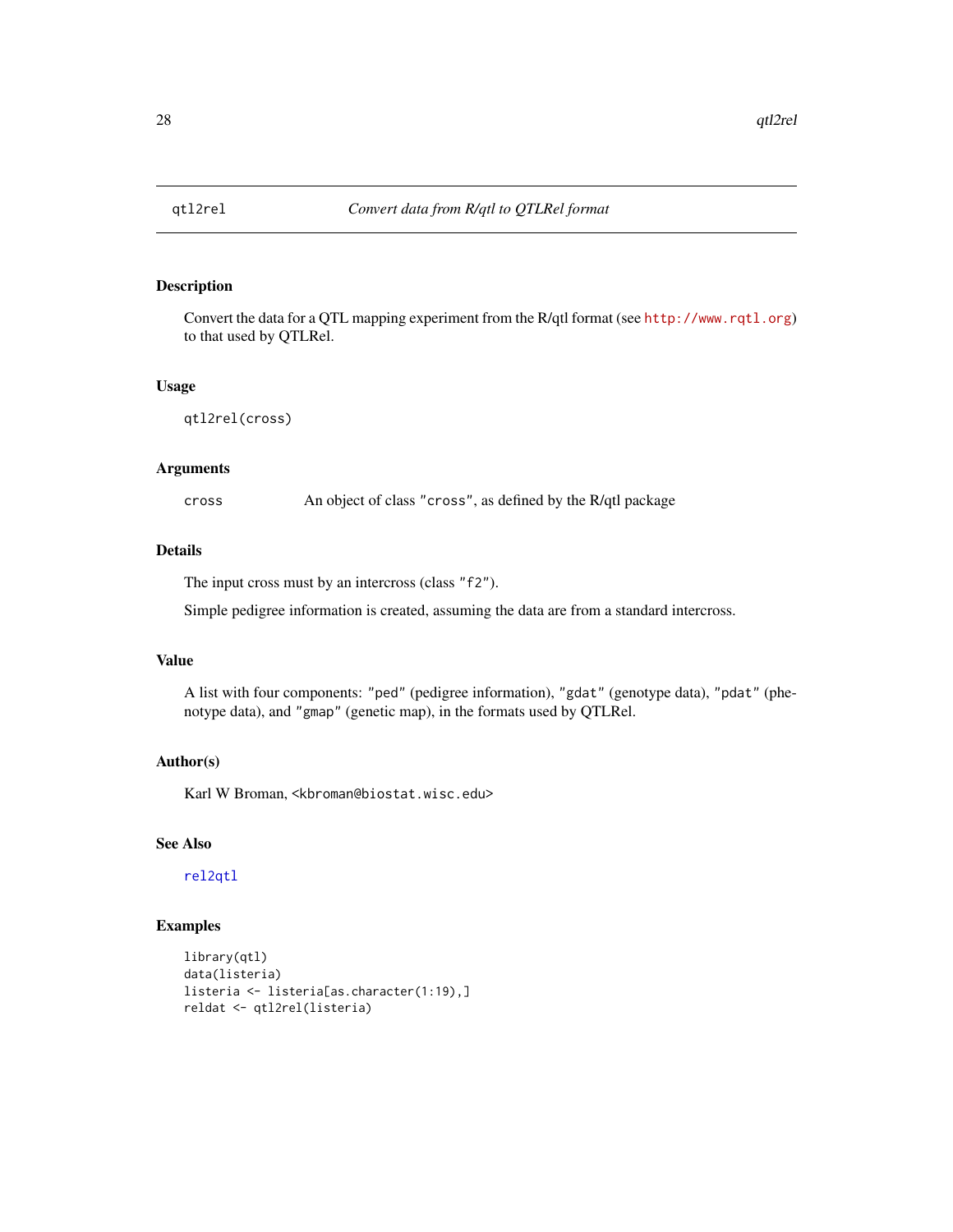<span id="page-28-0"></span>

Estimate variance in a quantitative trait induced by QTL.

#### Usage

qtlVar(lrt,prdat,simulation=FALSE,nsim=25)

# Arguments

| lrt        | a data frame $(a, d, )$ , where 'a' and 'd' are respectively additive and dominance<br>effects.                                              |
|------------|----------------------------------------------------------------------------------------------------------------------------------------------|
| prdat      | a 3-D array that provides probabilities of genotypes "AA", "AB" and "BB". If<br>prDat is an object of genoProb, then prdat can be prDat\$pr. |
| simulation | whether to use simulations to estimate the variance explained by QTL.                                                                        |
| nsim       | number of simulations to perform if simulation is TRUE.                                                                                      |

### Value

A vector displaying the estimated variance at each loci.

#### Note

Correlations among observations are ignored, and this function should be used with caution.

# See Also

[scanOne](#page-31-1) and [genoProb](#page-10-1)

#### Examples

```
data(miscEx)
```

```
## Not run:
# impute missing genotypes
gdtmp<- gdatF8
  gdtmp<- replace(gdtmp,is.na(gdtmp),0)
# rung 'genoProb'
prDat<- genoProb(gdat=gdtmp, gmap=gmapF8, step=Inf,
   gr=8, method="Haldane", verbose=TRUE)
# estimate variance components
o<- estVC(y=pdatF8$bwt, x=pdatF8$sex, v=list(AA=gmF8$AA,DD=gmF8$DD,
HH=NULL, AD=NULL, MH=NULL, EE=diag(length(pdatF8$bwt))))
```
# genome scan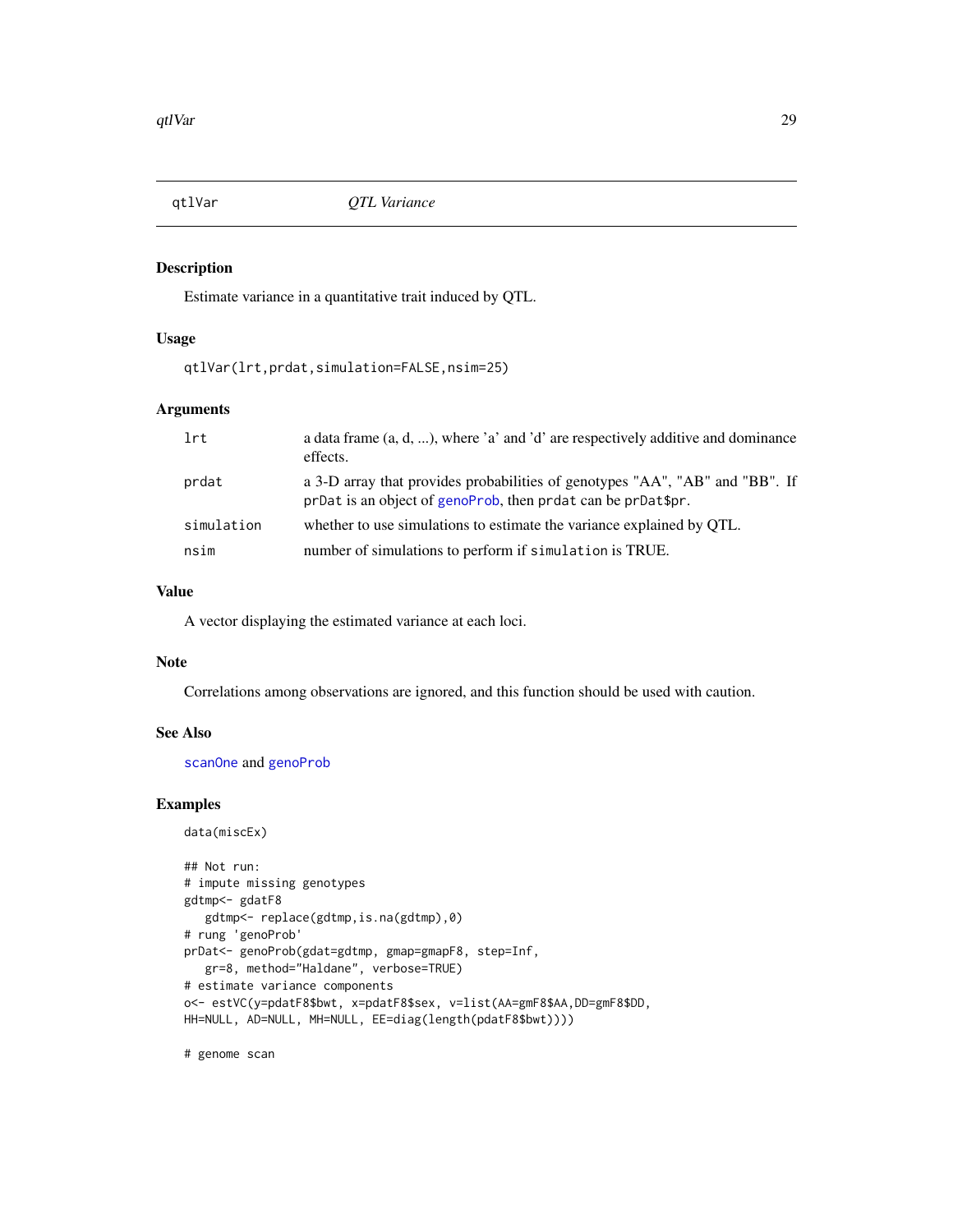```
pv.hk<- scanOne(y=pdatF8$bwt, x=pdatF8$sex, prdat=prDat, vc=o)
# run 'qtlVar'
qef<- NULL
for(n in 1:length(llk.hk$par))
   qef<- rbind(qef,llk.hk$par[[n]][c("a","d")])
   qef<- as.data.frame(qef)
qtlVar(qef,prDat$pr)[1:3]
## End(Not run)
```
<span id="page-29-1"></span>rel2qtl *Convert data from QTLRel to R/qtl format*

# Description

Convert the data for a QTL mapping experiment from the QTLRel format to that used by R/qtl (<http://www.rqtl.org>).

#### Usage

rel2qtl(gdat, pdat, gmap)

# Arguments

| gdat | Genotype data  |
|------|----------------|
| pdat | Phenotype data |
| gmap | Genetic map    |

#### Details

Pedigree information is ignored, and X chromosome data is omitted.

The data are treated as an intercross.

#### Value

A cross object for the R/qtl package (<http://www.rqtl.org>).

#### Author(s)

Karl W Broman, <kbroman@biostat.wisc.edu>

# See Also

[qtl2rel](#page-27-1)

<span id="page-29-0"></span>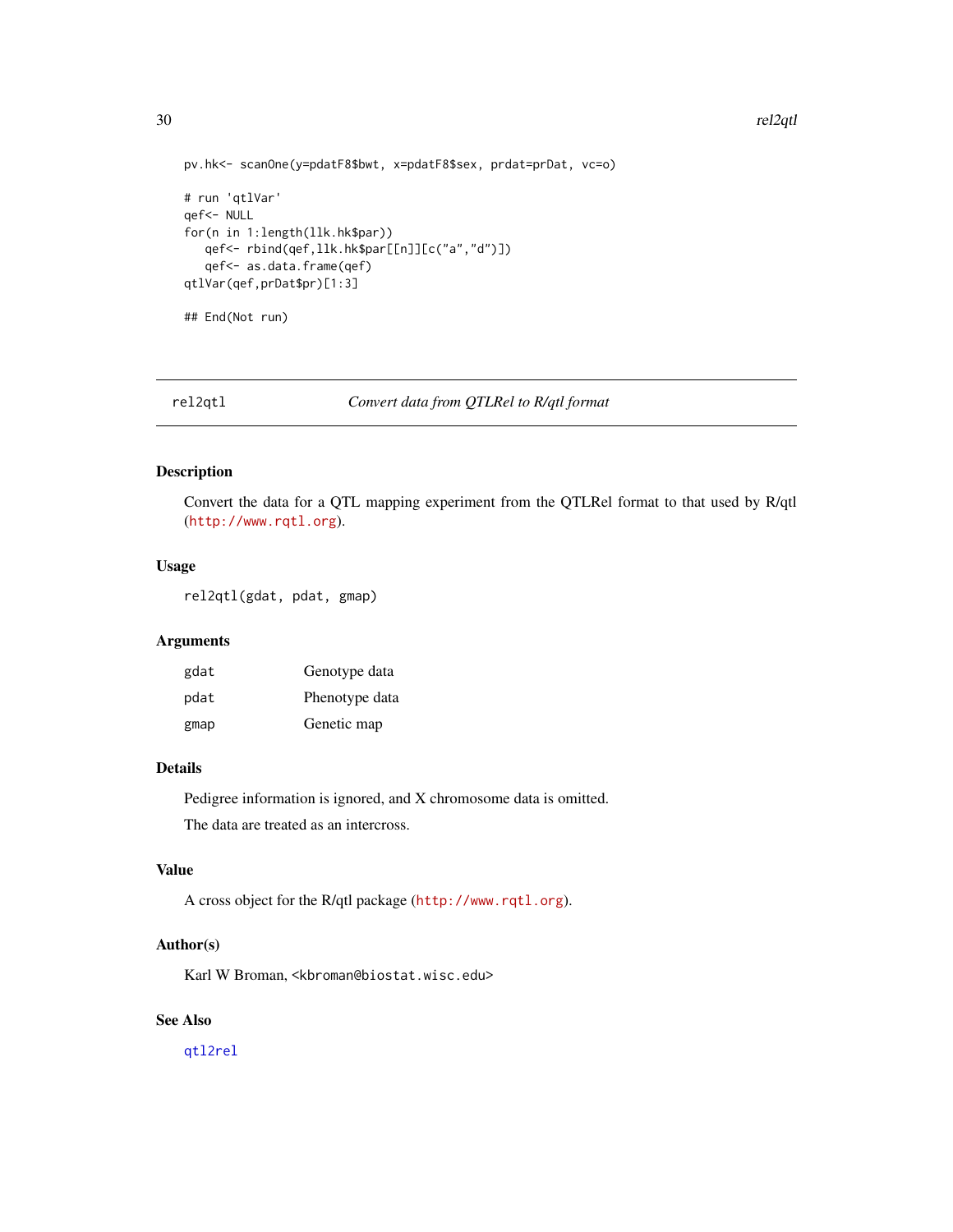#### <span id="page-30-0"></span>rem 31

# Examples

```
data(miscEx)
f8 <- rel2qtl(gdatF8, pdatF8, gmapF8)
summary(f8)
```
# <span id="page-30-1"></span>rem *Random effect matrices*

# Description

Construct matrices associated with random effects.

#### Usage

rem(formula,data)

## Arguments

| formula | a formula of the form: $\sim Z$   G1//Gk + , corresponding to random effects          |
|---------|---------------------------------------------------------------------------------------|
|         | $Z^*G$ i + $Z^*G$ {ii} +  in a mixed effect model. If $Z=1$ as in most cases, then it |
|         | can be $\sim$ G1//Gk +                                                                |
| data    | a data frame that contains all the variables in the formula.                          |

# Value

A list of matrices that are associated with random effects.

```
## Not run:
# make-up example
dat<- data.frame(
   group=c("A","A","A","A","A","A","B","B","B","B"),
   sex=c("F","F","F","M","M","M","F","F","M","M"),
   pass=c("Y","N","N","Y","Y","Y","Y","N","N","Y"),
   z=1:10)
# random effect pass, group and sex, where sex is nested
# within group:
# y_{i} = x_{i} = y_{i} + group<sub>1</sub> + sex<sub>-</sub>{ij} + z*pass<sub>-</sub>{ij}
# + e_{ijk}rem(~ group/sex + z|pass,data=dat)
## End(Not run)
```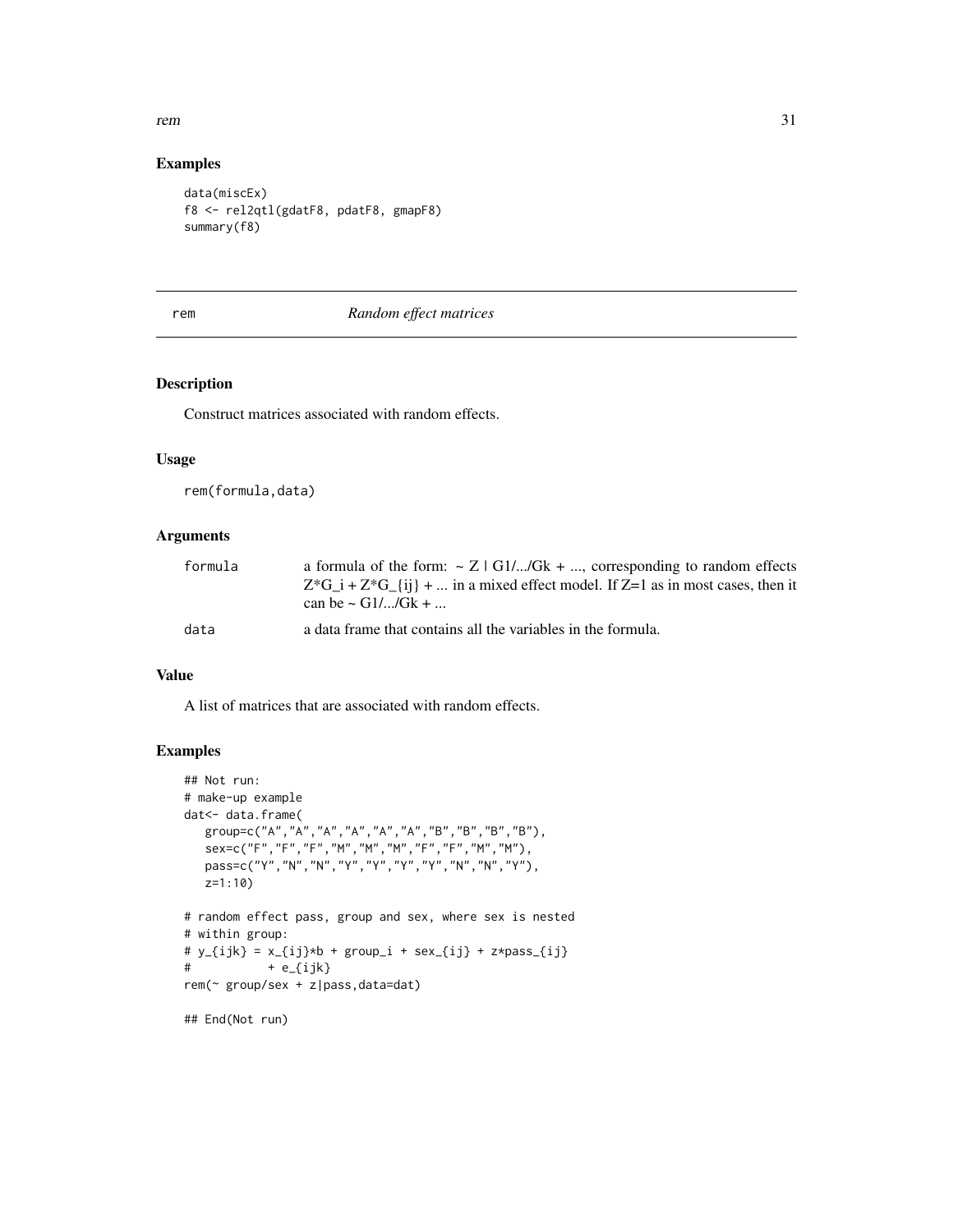<span id="page-31-1"></span><span id="page-31-0"></span>

Evaluate log-likelihood ratio test statistics or P-values at scanning loci along the genome.

#### Usage

```
scanOne(y, x, gdat, prdat=NULL, vc=NULL, intcovar=NULL,
  numGeno=FALSE, test=c("None","F","Chisq"),
  minorGenoFreq=0, rmv=TRUE)
```
# Arguments

| У             | a numeric vector or a numeric matrix of one column (representing a phenotype<br>for instance).                                                                                                                                                   |
|---------------|--------------------------------------------------------------------------------------------------------------------------------------------------------------------------------------------------------------------------------------------------|
| $\times$      | a data frame or matrix, representing covariates if not missing.                                                                                                                                                                                  |
| gdat          | genotype data. Should be a matrix or a data frame, with each row representing<br>an observation and each column a marker locus. The column names should<br>be marker names. Optional if an object prdat from genoProb is used as an<br>argument. |
| prdat         | an object from genoProb, or in the same form.                                                                                                                                                                                                    |
| <b>VC</b>     | an object from est VC or aic VC, or an estimated variance-covariance matrix in-<br>duced by relatedness and environment.                                                                                                                         |
| intcovar      | Covariates that interact with QTL.                                                                                                                                                                                                               |
| numGeno       | whether to treat numeric coding of genotypes as numeric.                                                                                                                                                                                         |
| test          | "None", "F" or "Chisq".                                                                                                                                                                                                                          |
| minorGenoFreq | specify the minimum tolerable minor genotype frequency at a scanning locus if<br>gdat is used.                                                                                                                                                   |
| rmy           | a logical variable. If true, then the scanning locus will be skipped if the minor<br>genotype frequency at the locus is smaller than minorGenoFreq. Otherwise, the<br>scanning process will stop and return with NULL.                           |

# Details

The test at a scanning locus under the assumption of no QTL effect versus the assumption of QTL effect is performed by conditioning on the estimated polygenic genetic variance-covariance matrix. Normality is assumed for the random effects.

It is possible to extend the Haley-Knott approach to multiple-allelic cases under the assumption that allele effects are all additive. Then, prdat should be provided and be of class "addEff".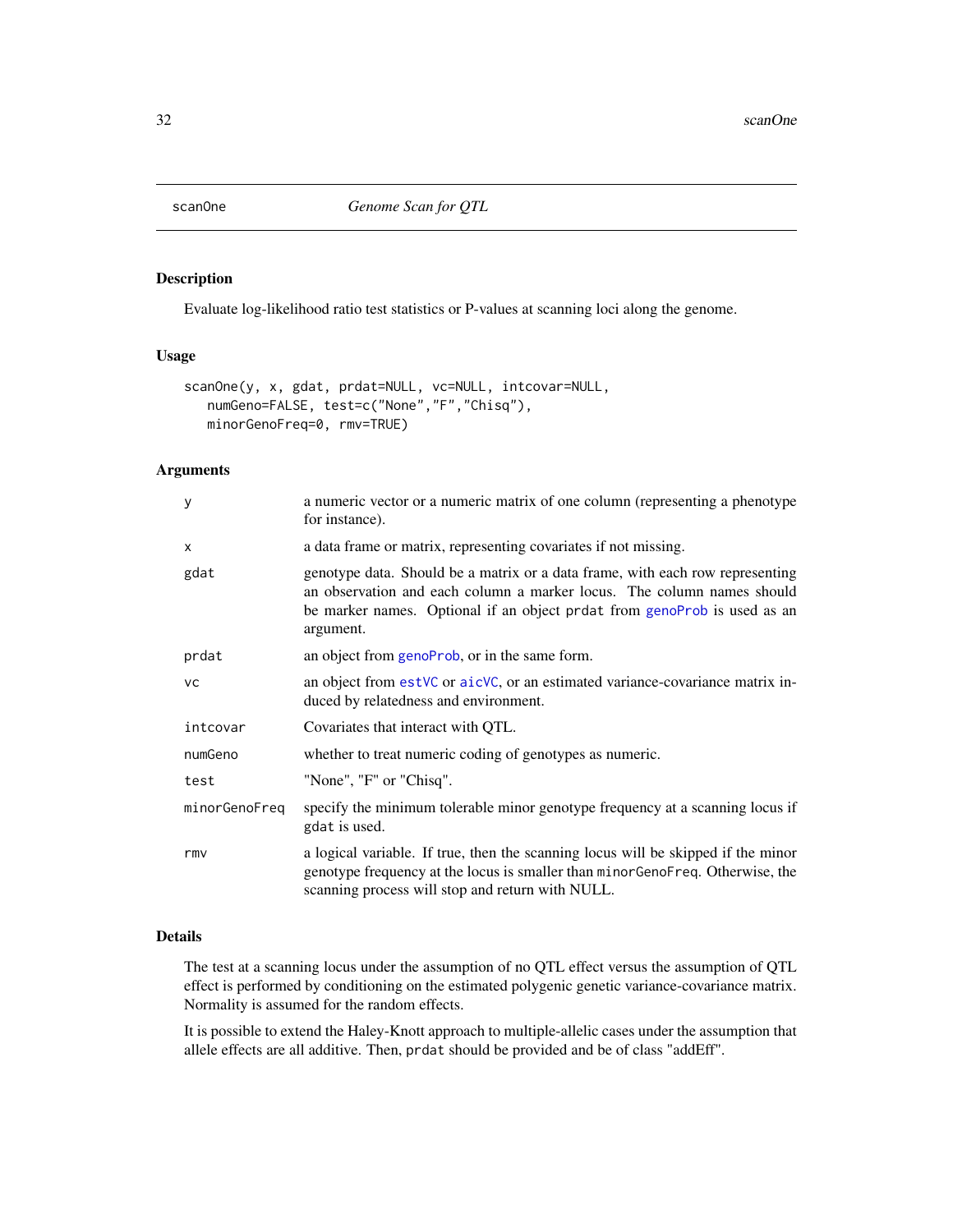#### <span id="page-32-0"></span>scanOne 33

# Value

A list with at least the following components:

| p          | P-value at the snp (marker) if test is "F" or "Chisq", or the log-likelihood ratio<br>statistic at the SNP (marker) if "test" is "None" |
|------------|-----------------------------------------------------------------------------------------------------------------------------------------|
| v          | Percentage of variation explained by QTL related effects at the snp (marker)                                                            |
| parameters | estimated parameters at all scanning loci, including additive effect a and domi-<br>nance effect d if prdat is not NULL                 |

#### References

Haley, C. S., and S. A. Knott (1992). A simple regression method for mapping quantitative trait loci in line crosses using flanking markers. Heredity 69: 315-324.

# See Also

[genoImpute](#page-8-1) and [genoProb](#page-10-1).

```
data(miscEx)
```

```
## Not run:
# impute missing genotypes
gdatTmp<- genoImpute(gdatF8, gmap=gmapF8, step=Inf,
   gr=8, na.str=NA)
# estimate variance components
o<- estVC(y=pdatF8$bwt, x=pdatF8$sex, v=list(AA=gmF8$AA,DD=gmF8$DD,
HH=NULL, AD=NULL, MH=NULL, EE=diag(length(pdatF8$bwt))))
# genome scan and plotting
pv<- scanOne(y=pdatF8$bwt, x=pdatF8$sex, gdat=gdatTmp, vc=o)
pv
plot(pv,gmap=gmapF8)
# Haley-Knott method
gdtmp<- gdatF8; unique(unlist(gdtmp))
   gdtmp<- replace(gdtmp,is.na(gdtmp),0)
prDat<- genoProb(gdat=gdtmp, gmap=gmapF8, step=Inf,
   gr=8, method="Haldane", verbose=TRUE)
pv.hk<- scanOne(y=pdatF8$bwt, x=pdatF8$sex, prdat=prDat, vc=o)
pv.hk
plot(pv.hk)
## End(Not run)
```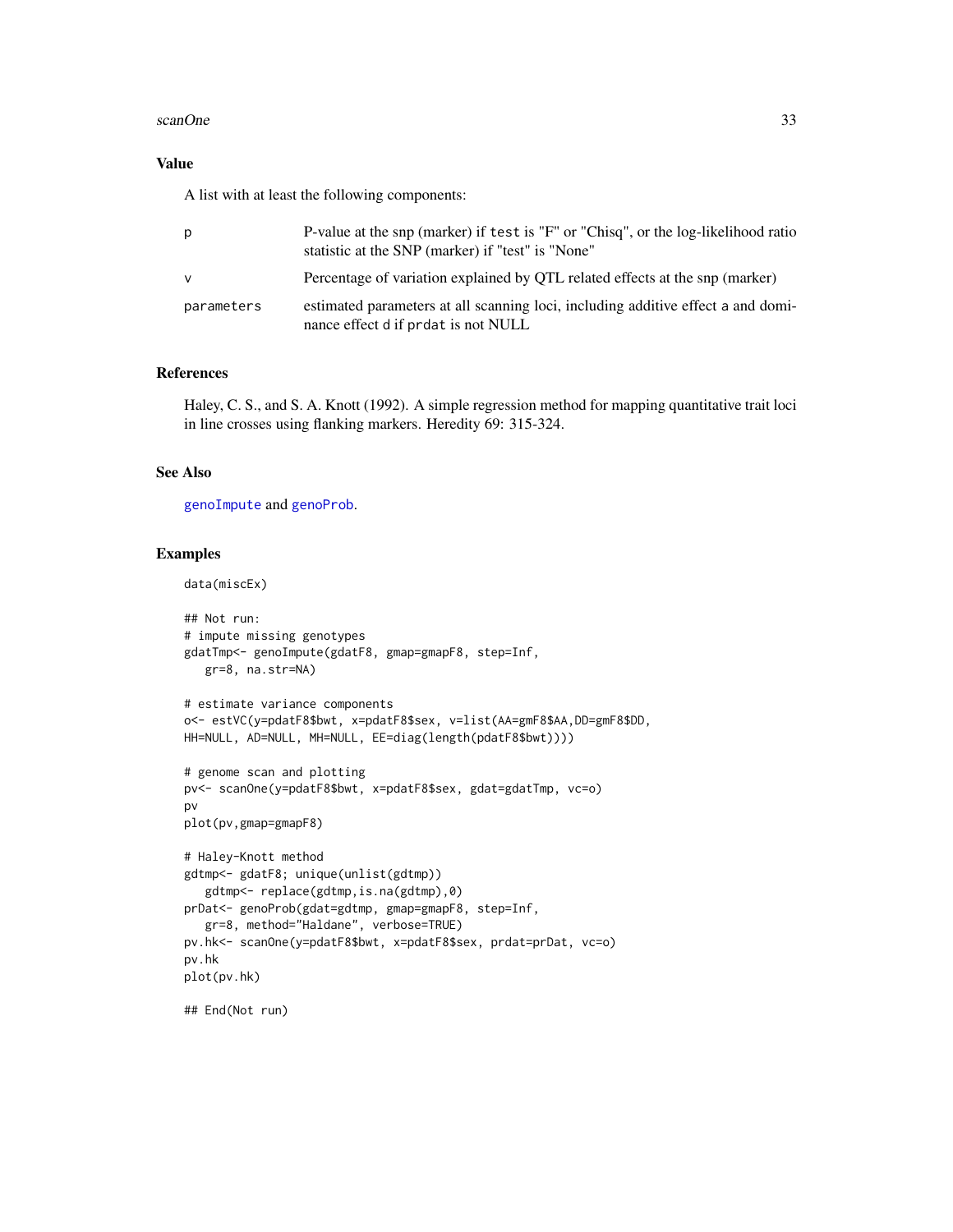<span id="page-33-1"></span><span id="page-33-0"></span>

Evaluate log-likelihood ratio test statistic for epistasis (QTL by QTL interaction).

# Usage

```
scanTwo(y, x, gdat, prdat=NULL, vc=NULL, numGeno=FALSE,
  minorGenoFreq=0, rmv=TRUE)
```
# Arguments

| y             | a numeric vector or a numeric matrix of one column (representing a phenotype<br>for instance).                                                                                                                                                   |
|---------------|--------------------------------------------------------------------------------------------------------------------------------------------------------------------------------------------------------------------------------------------------|
| x             | a data frame or matrix, representing covariates if not missing.                                                                                                                                                                                  |
| gdat          | genotype data. Should be a matrix or a data frame, with each row representing<br>an observation and each column a marker locus. The column names should<br>be marker names. Optional if an object prdat from genoProb is used as an<br>argument. |
| prdat         | an object from genoProb.                                                                                                                                                                                                                         |
| <b>VC</b>     | an object from estVC or aicVC, or an estimated variance-covariance matrix in-<br>duced by relatedness and environment.                                                                                                                           |
| numGeno       | whether to treat numeric coding of genotypes as numeric.                                                                                                                                                                                         |
| minorGenoFreq | specify the minimum tolerable minor genotype frequency at a scanning locus if<br>gdat is used.                                                                                                                                                   |
| rmv           | a logical variable. If true, then the scanning locus will be skipped if the minor<br>genotype frequency at the locus is smaller than minor GenoFreq. Otherwise, the<br>scanning process will stop and return with NULL.                          |

#### Value

A matrix whose entry in the upper triangle is the log-likelihood test statistic for epistatic effect.

# See Also

[scanOne](#page-31-1).